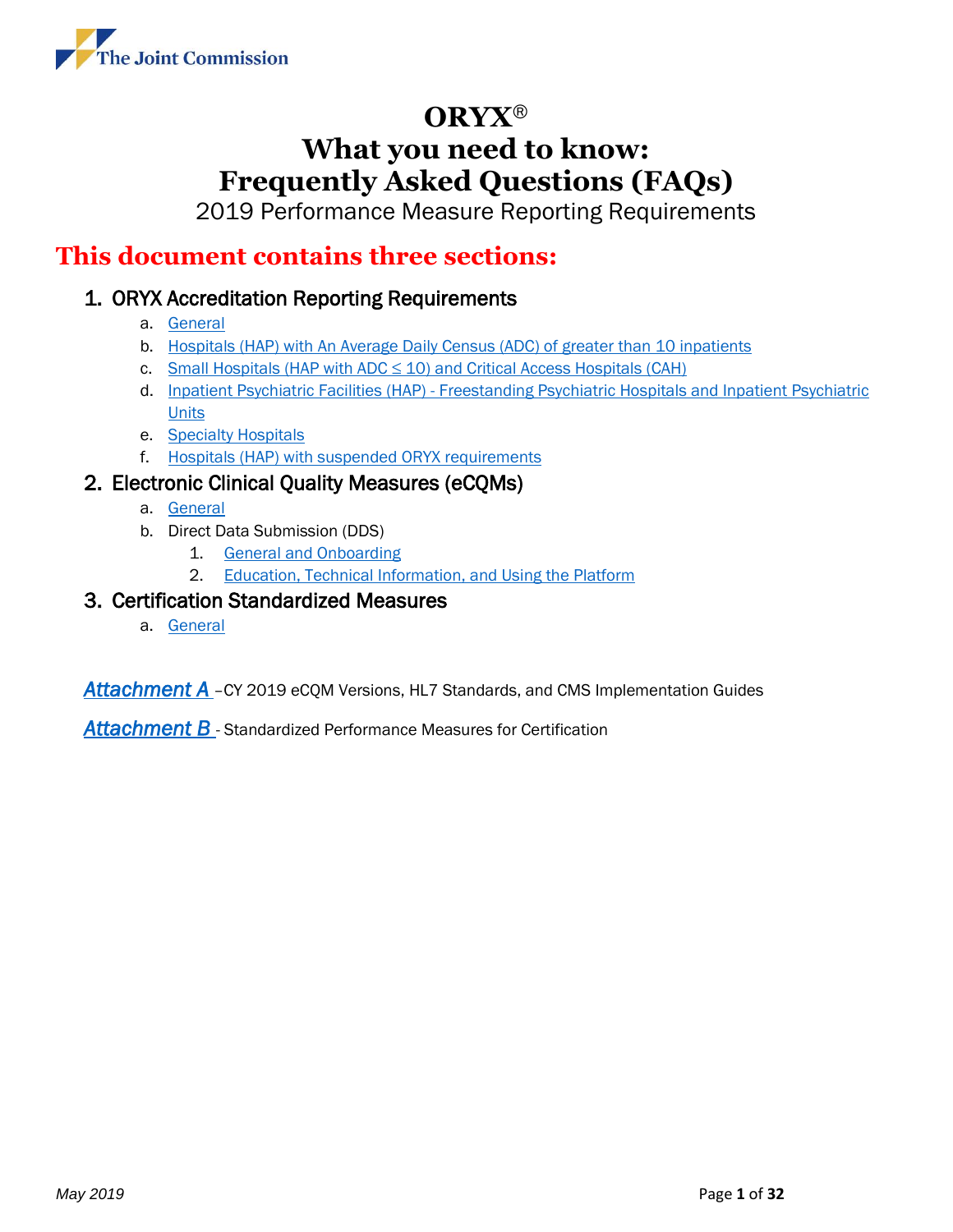

2019 Performance Measure Reporting Requirements

### **1. ORYX ACCREDITATION REPORTING REQUIREM[ENTS](#page-0-0)**

### <span id="page-1-0"></span>A. GENERAL

| 1.a.1 | What are the major changes to the 2019 ORYX Accreditation Reporting Requirements?                                                                                                                                                                                                                                                                                                                                                                                                                                                                                                                                                                                                                                                                                                                                                                                                                                                                                                                                                                                            |
|-------|------------------------------------------------------------------------------------------------------------------------------------------------------------------------------------------------------------------------------------------------------------------------------------------------------------------------------------------------------------------------------------------------------------------------------------------------------------------------------------------------------------------------------------------------------------------------------------------------------------------------------------------------------------------------------------------------------------------------------------------------------------------------------------------------------------------------------------------------------------------------------------------------------------------------------------------------------------------------------------------------------------------------------------------------------------------------------|
|       | Summary of 2019 Joint Commission ORYX Measurement Requirements<br>Hospitals with an ADC > 10 will report on 2 required chart-abstracted measures (reduction from 5<br>to 2 measures) and a choice of a minimum of 4 of 13 available eCQMs.<br>In addition, hospitals with at least 300 live births are required to report on all the chart-<br>$\circ$<br>abstracted perinatal care measures, including PC-06 which is effective starting with<br>$1/1/2019$ discharges.<br>For CY 2019 eCQM data and forward, all hospitals will utilize the Joint Commission Direct<br>$\Omega$<br>Data Submission (DDS) Platform.<br>Critical Access Hospitals (CAHs) and Small Hospitals (ADC $\leq$ 10) will report on a choice of 3<br>available measures (reduction from 6 to 3 measures).<br>Freestanding Psychiatric Hospitals continue to report on the 4 required Hospital-Based Inpatient<br>Psychiatric (HBIPS) measures.<br>Suspension of requirements continue for freestanding children's hospitals, long term acute care hospitals,<br>inpatient rehabilitation facilities. |
| 1.a.2 | Did all chart abstraction go away in 2019 and does that include sepsis?                                                                                                                                                                                                                                                                                                                                                                                                                                                                                                                                                                                                                                                                                                                                                                                                                                                                                                                                                                                                      |
|       | Chart abstracted measures are not going away in 2019 for accreditation or certification purposes. The<br>Joint Commission will continue to utilize ORYX chart-based vendors for submission of hospitals' chart-<br>based data through 2019 with the use of chart-based vendors to be evaluated annually thereafter.<br>The Joint Commission has not adopted the Centers for Medicare & Medicaid Services (CMS) "sepsis<br>management bundle" (SEP-1).                                                                                                                                                                                                                                                                                                                                                                                                                                                                                                                                                                                                                        |
| 1.a.3 | Have any chart-based measures been retired or added for 2019 ORYX reporting requirements?                                                                                                                                                                                                                                                                                                                                                                                                                                                                                                                                                                                                                                                                                                                                                                                                                                                                                                                                                                                    |

Back  $\mathcal{D}$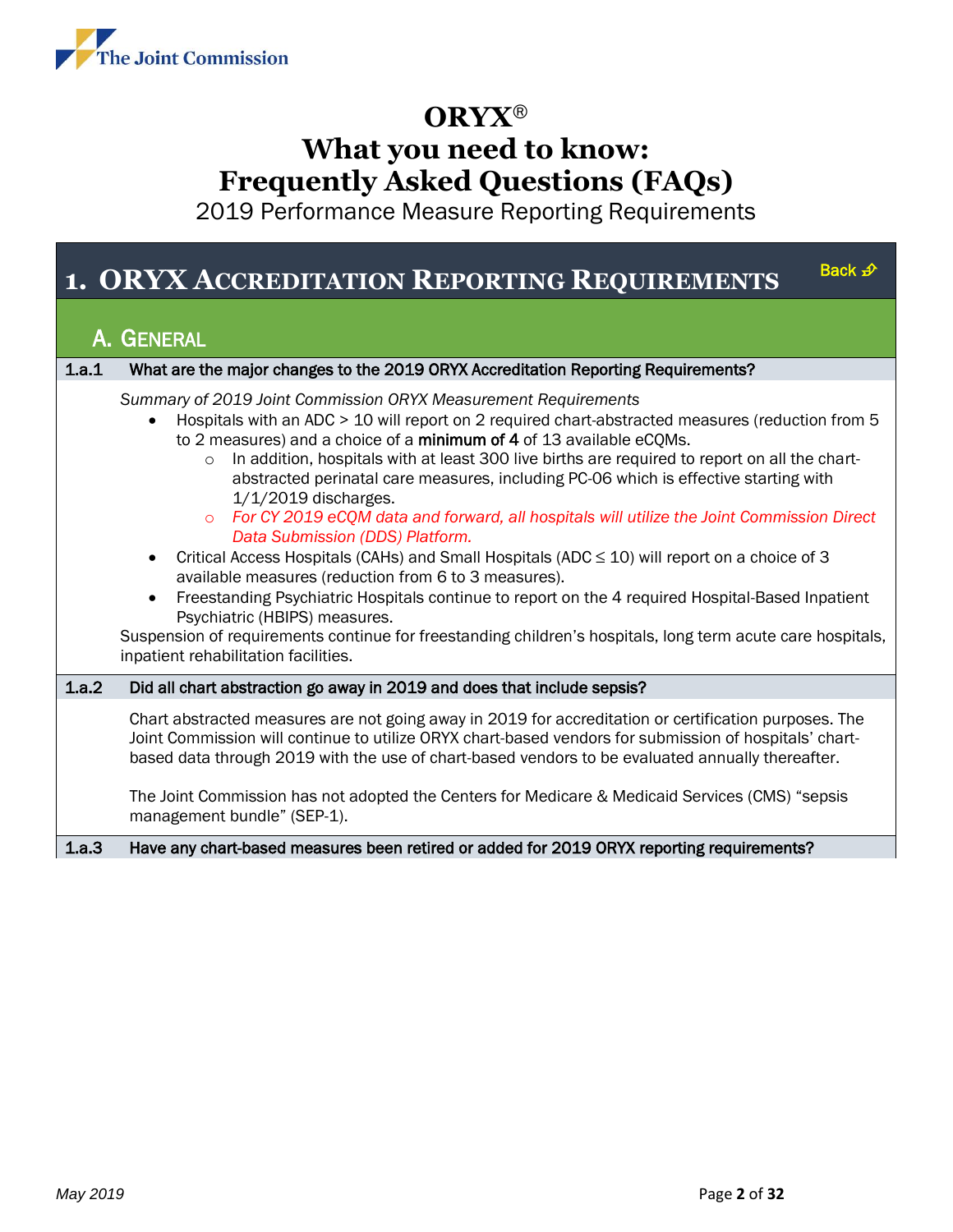

2019 Performance Measure Reporting Requirements

Effective with January 1, 2019 discharges, one measure is being added and 2 measures will be retired for accreditation purposes.

#### New Measure:

• PC-06 Unexpected Complications in Term Newborns

Hospitals with an ADC > 10 with at least 300 live births are required to report on all chart-abstracted perinatal care measures; PC-01, PC-o3, PC-04, PC-05 and PC-06

#### Retired Measures:

- TOB-1 Tobacco Use Screening
- SUB-1 Alcohol Use Screening

These two measures will no longer be available for selection from the list of additional available measures.

See question 1.a.4 regarding CMS removal of ED-1, IMM-2 and VTE-6 for 2019.

#### 1.a.4 Is the Joint Commission retiring the three chart-abstracted measures that CMS is removing effective for the CY 2019 reporting period (i.e., ED-1, IMM-2 and VTE-6)?

The Joint Commission is not retiring ED-1, IMM-2 and VTE-6 for 2019. However, these measures will no longer be required for Hospitals with an ADC > 10 whose number of chart-abstracted required measures are being reduced from 5 to 2 for CY 2019 reporting.

ED-1, IMM\_2 and VTE-6 will remain on the list of Additional Joint Commission Chart-Abstracted Measures Available for Selection. These measures may be selected by CAHs, small (ADC  $\leq$  10) and specialty hospitals to meet their ORYX requirements, or if a hospital with an ADC > 10 wishes to select additional chart-abstracted measures for reporting in CY 2019 beyond the two required chart-abstracted measures,

See question 1.a.5 regarding the Additional Joint Commission Chart-Abstracted Measure Available for Section.

#### 1.a.5 What are the additional chart-abstracted measures that may be selected and reported in CY 2019?

|                                                      | <b>Additional Joint Commission Chart-Abstracted</b><br><b>Measures Available for Selection</b> |
|------------------------------------------------------|------------------------------------------------------------------------------------------------|
|                                                      | ED-1, ED-2                                                                                     |
|                                                      | PC-01, PC-02, PC-03, PC-04, PC-05, PC-06                                                       |
|                                                      | VTE-6                                                                                          |
|                                                      | $IMM-2$                                                                                        |
|                                                      | HBIPS-1, HBIPS-2, HBIPS-3, HBIPS-5                                                             |
|                                                      | TOB-2, TOB-3                                                                                   |
|                                                      | <b>SUB-2, SUB-3</b>                                                                            |
|                                                      | OP-18, OP-23                                                                                   |
| Whore do Lyiow my ourrant mogeure cologianc?<br>1.0C |                                                                                                |

#### 1.a.6 Where do I view my current measure selections?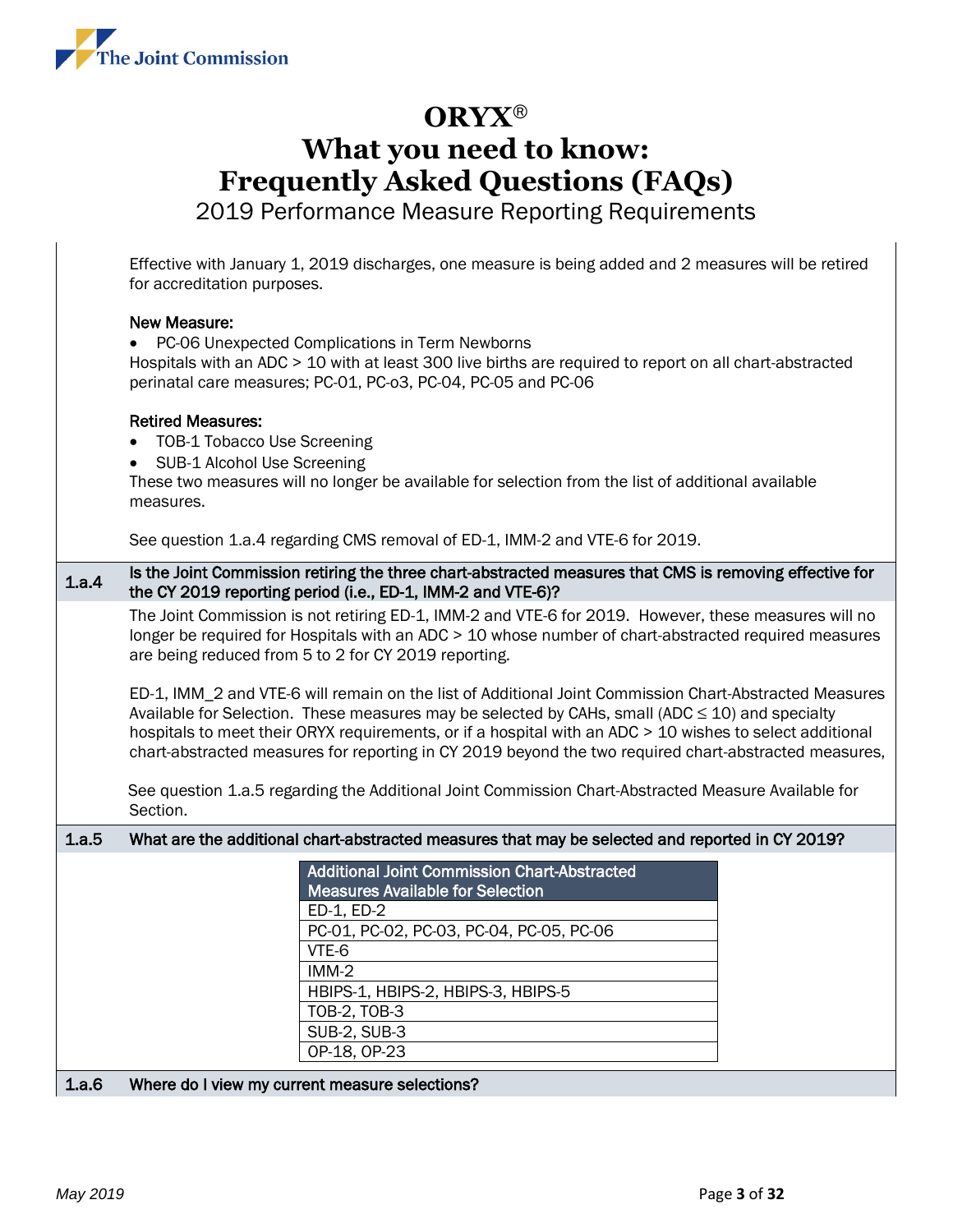

|        | A hospital's current chart based measure selections are available in the ORYX Measure Selection (OMS)<br>application which is available on "Joint Commission Connect".                                                                                                                                                |
|--------|-----------------------------------------------------------------------------------------------------------------------------------------------------------------------------------------------------------------------------------------------------------------------------------------------------------------------|
|        | The Joint Commission makes all changes to the OMS application as it is closed for update to external<br>users.                                                                                                                                                                                                        |
| 1a.7   | Does the Joint Commission have any type of extraordinary circumstances, extension or exemption<br>process for hospitals?                                                                                                                                                                                              |
|        | If a hospital believes they have an extenuating circumstance that would impact eCQM and/or chart-<br>abstracted measure reporting for accreditation purposes to The Joint Commission for 2019 please send<br>an email to: hcooryx@jointcommission.org. In the email subject line, include "Extenuating Circumstance". |
| 1.a.8  | Where can I find a list of Joint Commission approved chart-based vendors for accreditation and<br>certification purposes?                                                                                                                                                                                             |
|        | The list of vendors supporting chart based data submission can be found on The Joint Commission's<br>website at https://www.jointcommission.org/measurement                                                                                                                                                           |
|        | Note: As of 2019 there is no longer a list of Joint Commission approved eCQM vendors. For CY 2019<br>eCQM data submission and forward, all hospitals will utilize the DDS Platform.                                                                                                                                   |
| 1.a.9  | For chart-based measures and eCQMs, does The Joint Commission have a case threshold (five or fewer)<br>exemption and/or a zero denominator attestation similar to CMS?                                                                                                                                                |
|        | The Joint Commission is aligned with CMS with allowing attestation for zero denominators in a measure<br>or, if desired, invoking the case threshold exemption (five or fewer cases in the denominator).                                                                                                              |
|        | <b>Chart-based Measures:</b><br>ORYX vendors will continue to this information in the hospital's chart-based PaS XML file.                                                                                                                                                                                            |
|        | eCQM:<br>Users of the Direct Data Submission (DDS) Platform will use the functionality within the Platform at time<br>of submission to perform this attestation.                                                                                                                                                      |
| 1.a.10 | If reporting the HBIPS measures to The Joint Commission, who should be included in the patient<br>population?                                                                                                                                                                                                         |
|        | For Joint Commission reporting purposes, when determining the patient population to be included and<br>sampled for HBIPS, all psychiatric inpatients must be included regardless of payment source.                                                                                                                   |
|        | Hospitals must implement the Joint Commission's sampling requirements for the HBIPs measures. CMS<br>accepts the Joint Commission's sampling requirements for their Inpatient Psychiatric Facilities Quality<br>Reporting (IPFQR) Program.                                                                            |
| 1.a.11 | If reporting the TOB, SUB, or IMM measures to The Joint Commission, who should be included in the<br>patient population?                                                                                                                                                                                              |
|        |                                                                                                                                                                                                                                                                                                                       |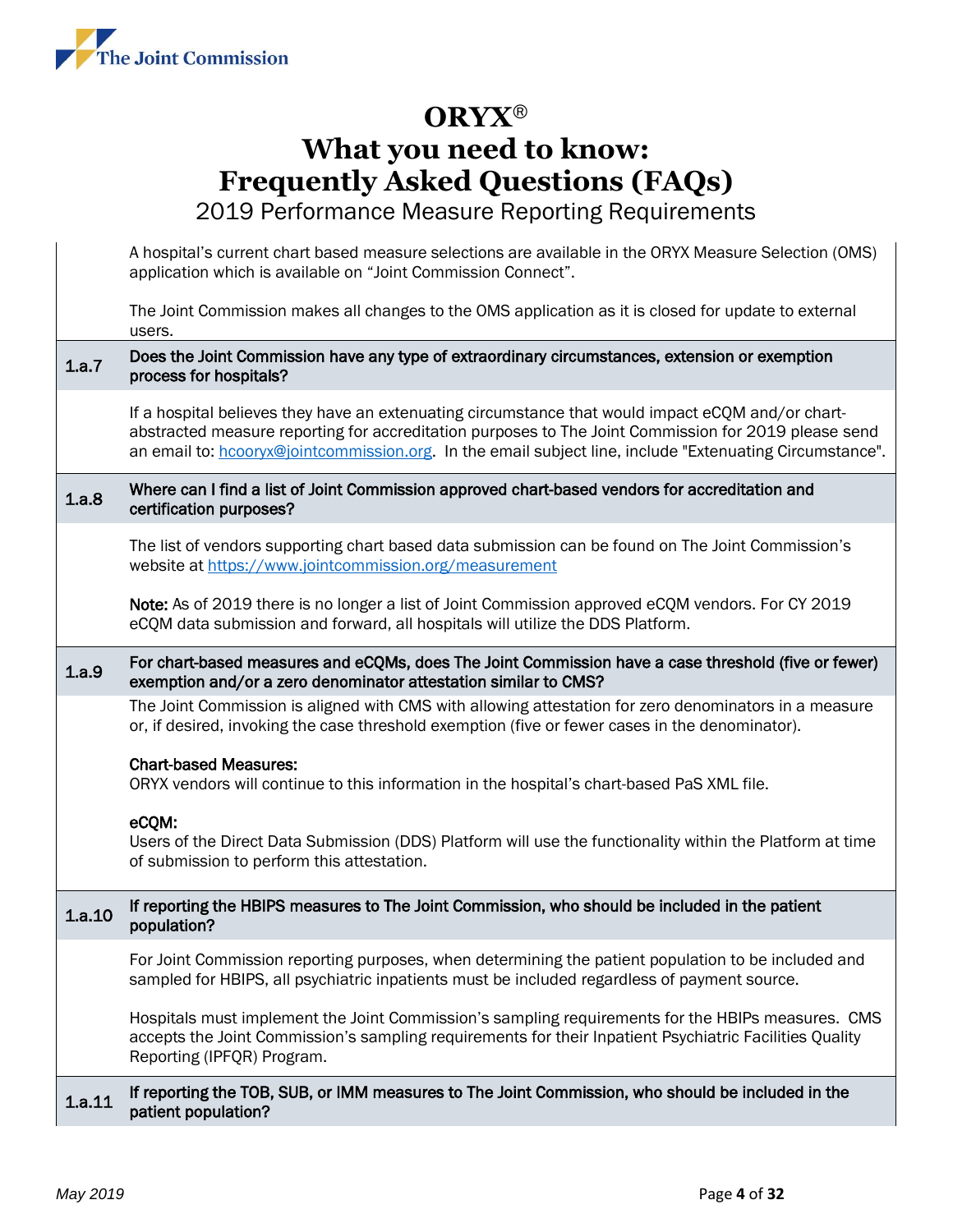

2019 Performance Measure Reporting Requirements

For Joint Commission reporting purposes, when determining the patient population to be included and sampled all applicable inpatients from across the accredited hospital must be included regardless of location, setting of care, and payment source.

Hospitals must implement the Joint Commission's sampling requirements for the TOB, SUB and IMM measures. CMS accepts the Joint Commission's sampling requirements for their Inpatient Psychiatric Facilities Quality Reporting (IPFQR) Program.

#### 1.a.12 What ORYX data will be publicly reported on Quality Check?

Hospitals reporting on chart-abstracted measures will continue to have their data and performance on the chart-abstracted measures reported on Quality Check.

#### Note:

At this time, risk adjusted outcome measures are not currently being posted on Quality Check by The Joint Commission. For PC-02 The Joint Commission will begin publicly reporting hospitals with consistently high cesarean birth rates on Quality Check® by July 1, 2020, using data reported by hospitals during the calendar years 2018 and 2019. This designation will be based on hospitals' rates on the perinatal care (PC) Cesarean Birth measure PC-02, which measure the rates of cesarean births among a subset of the general obstetric population of low-risk women having their first birth with a term, singleton baby in a vertex position (NTSV). For additional information, see *Perspectives*®, December 2018, Volume 38, Issue 12 for

At this time, eCQM data is not being publicly reported on Quality Check by The Joint Commission or being utilized by surveyors in the accreditation process.

#### 1.a.13 What data will be reported and displayed in the ORYX Performance Measure Report provided quarterly to the hospital?

The Joint Commission will continue to display chart-abstracted measure data and hospital performance on the chart-abstracted measures in the ORYX Performance Measure Report provided to the hospital.

#### 1.a.14 Where do I ask questions regarding various measurement topics such as ORYX requirements, measure specifications, direct data submission?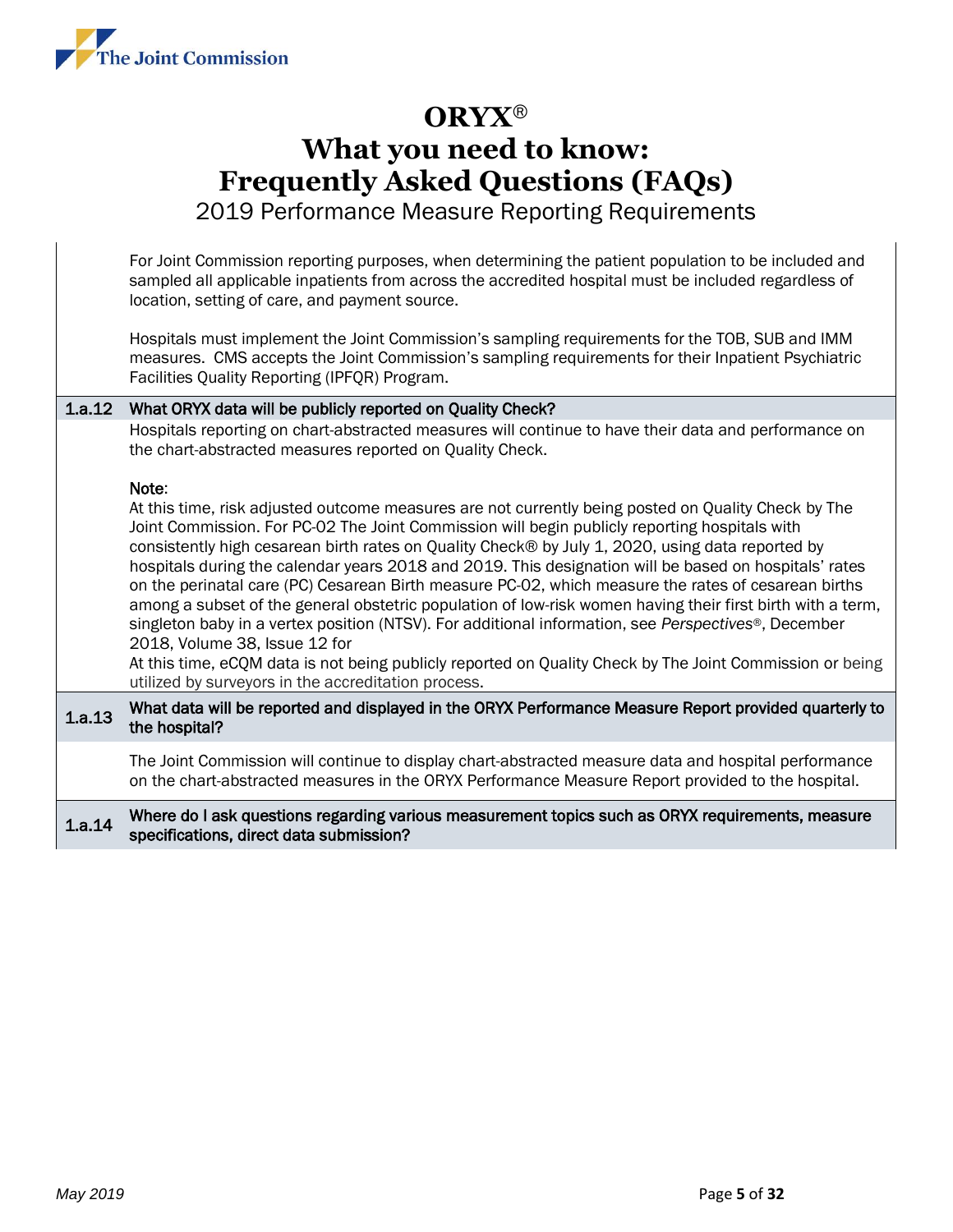

2019 Performance Measure Reporting Requirements

*For Questions Regarding:* 

ORYX and Performance Measurement: For questions related to ORYX measure requirements, vendor change requests (chart-based), measure change requests, extenuating circumstance requests, and related processes, and onboarding to the Direct Data Submission (DDS) Platform for eCQM submissions submit your question via email to: [hcooryx@jointcommission.org](mailto:hcooryx@jointcommission.org).

Direct submission of eCOM data: If your hospital is already onboarded and using the Direct Data Submission (DDS) Platform for submittal of eCQMs and has questions/issues with that process or Platform, those questions are submitted directly within the Platform. In the DDS Platform, click the "Need Help" button; Then select: "Create a DDS Platform Support Ticket". The DDS Platform also has help screens and links to assist with answering common questions via the "Need Help" feature on the Platform. The Joint Commission staff are prepared to respond to help with inquiries in a timely manner.

Chart-Based Specifications: Measure questions related to Joint Commission Specifications must be submitted to the Wiki platform: https://manual.jointcommission.org

1.a.15 Why don't I get email notifications and how can I be added to the list to receive these communications?

There are a few possible reasons why you have not received an ORYX email notification: 1. ORYX email notifications are sent to the individuals documented within your hospitals Joint Commission Connect site. Notifications are primarily sent to the contact listed as the ORYX Contact, with additional notifications going to the Primary Accreditation and/or Certification Contact, Chief Quality Office, and CEO depending on the significance and/or subject of the notifications.

Note: If you should be listed as either the ORYX Contact, Primary Accreditation and/or Certification Contact, or CEO for your hospital, please contact your hospital's Joint Commission Connect Site Administrator, as they are the only one with the authority to modify your hospital's list of contacts.

2. If you are a listed contact (i.e., ORYX Contact, Primary Accreditation and/or Certification Contact, or CEO), check to see if you have opted out of receiving emails from The Joint Commission. You may have opted out in one of two ways, either by checking the opt-out box on the "Security Admin" page on Joint Commission Connect and/or you have clicked the 'One\_Click Unscribe' link at the bottom of an email sent by The Joint Commission.

3. If you have not opted out of receiving emails, please check if your hospital is using email filtering. Hospitals that use email filtering need to whitelist (see definition below) specific domains and email addresses to ensure all communications are received.

- For general Joint Commission communication, whitelist The Joint Commission Domain (@jointcommission.org)

DDS Platform participants also need to whitelist:

-The Apervita Domain (@apervita.com)

-The Apervita email address (accounts@apervita.com )

-The domain of jira@apervita.atlassian.net (which is the domain/site for the Direct Data Submission (DDS) Platform support)

Definition: A whitelist is a list of e-mail addresses or domain names from which an e-mail blocking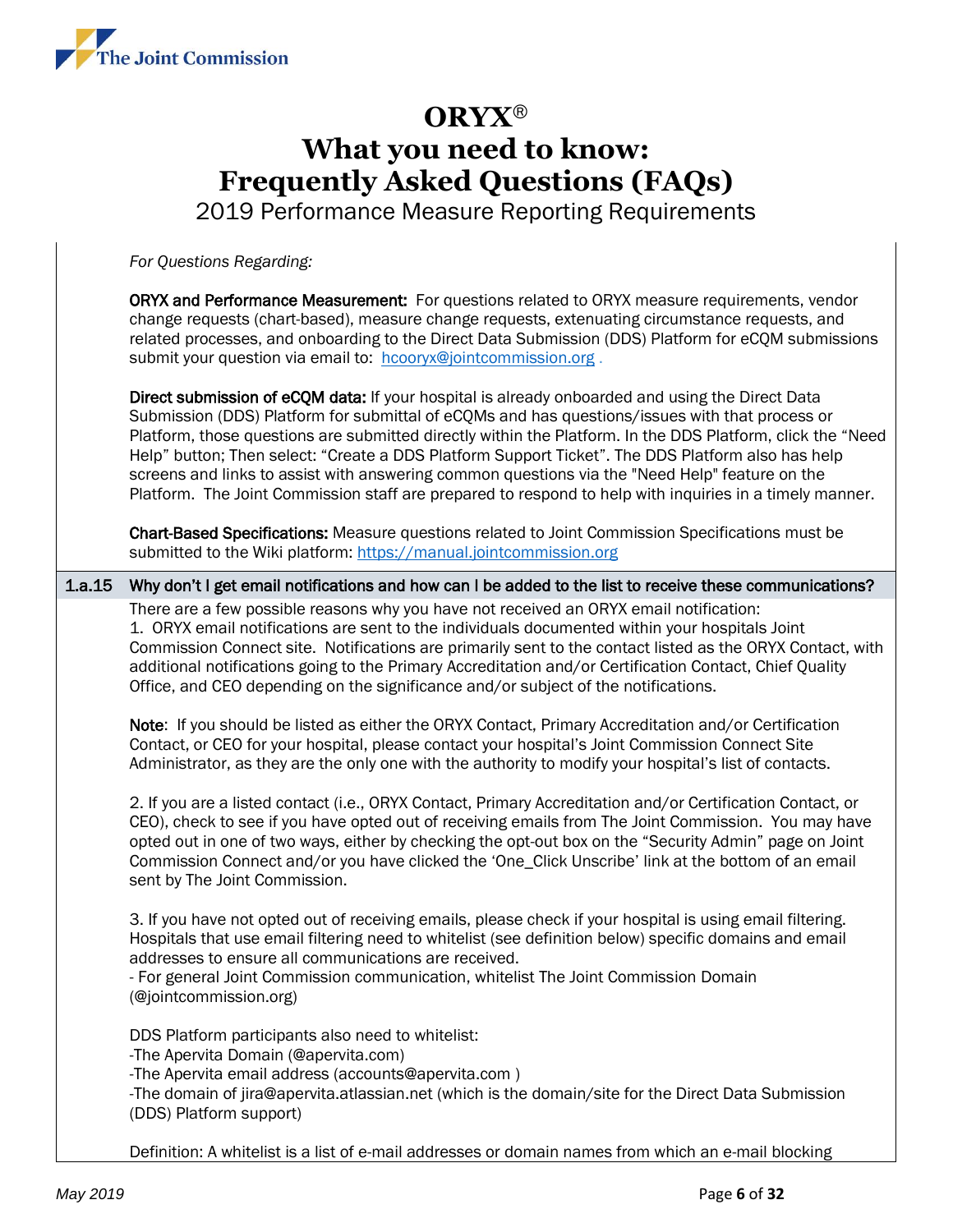

2019 Performance Measure Reporting Requirements

program will allow messages to be received. E-mail blocking programs, also called spam filters, are intended to prevent most unsolicited e-mail messages (spam) from appearing in subscriber inboxes. If you are uncertain how your hospital handles whitelisting, please contact your internal information systems staff.

#### 1.a.16 How will my hospital be billed for the ORYX annual fee, beginning in 2019?

ORYX annual fees will be billed on a separate line of the January, annual fee invoice.

#### 1.a.17 What is the difference between our HCO number, our CCN number, and our Joint Commission number?

The HCO ID# is not the same as CMS' CCN. The HCO identification number is the same as the Joint Commission number and is a unique number assigned by the Joint Commission. The Joint Commission's HCO ID# can most easily be found on Joint Commission Connect in the upper right hand corner, under the facility name and address.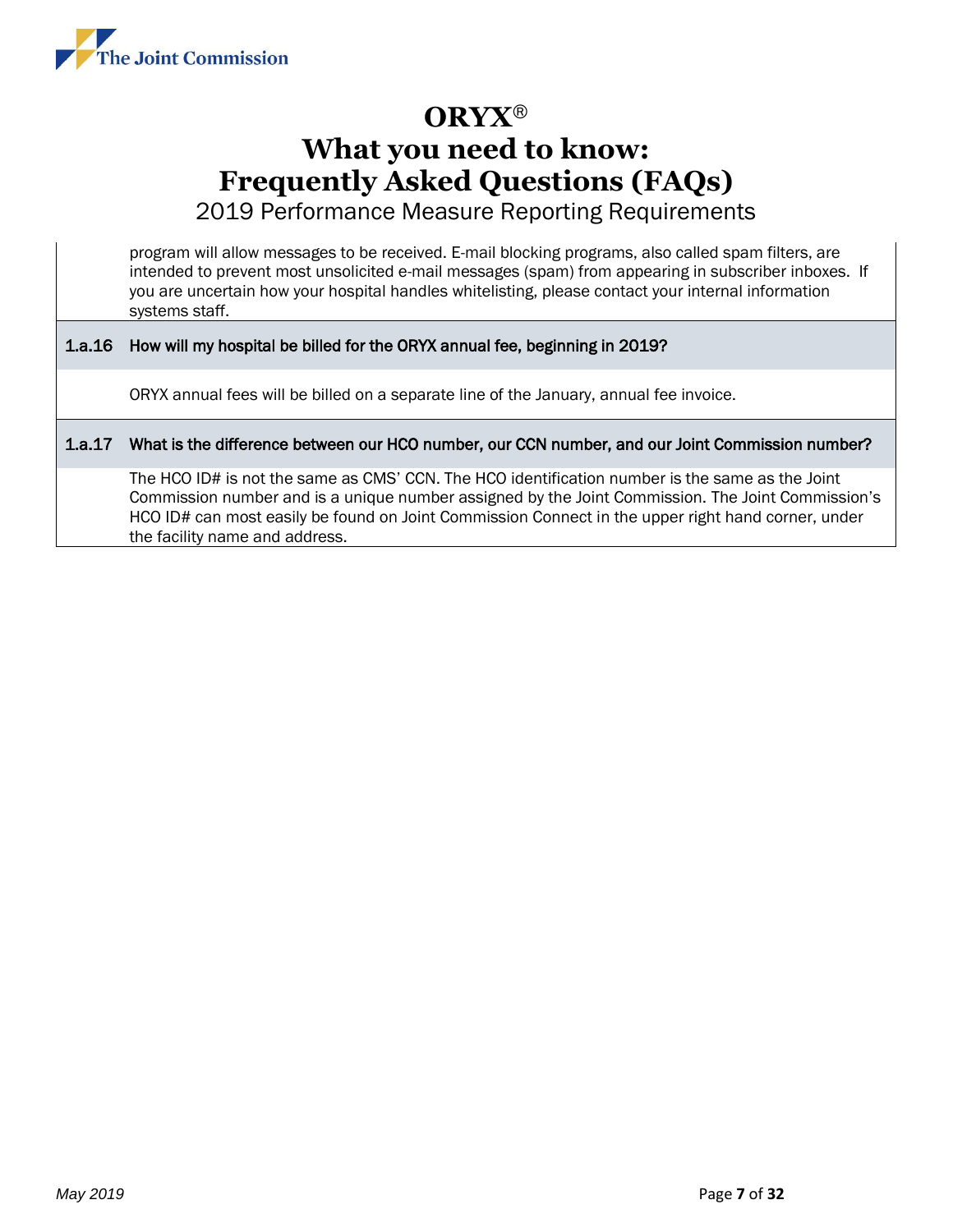

2019 Performance Measure Reporting Requirements

### **1. ORYX ACCREDITATION REPORTING REQUIREMENTS**

[Back](#page-0-0) £

### <span id="page-7-0"></span>B. HOSPITALS (HAP) WITH AN AVERAGE DAILY CENSUS (ADC) OF GREATER THAN 10 INPATIENTS

1.b.1 On which measures must a hospital with an ADC >10 report data to The Joint Commission for 2019?

Hospitals with an ADC >10 must select and submit data to The Joint Commission on both chartabstracted measures and eCQMs, this includes:

#### Joint Commission Chart Abstracted Measures

Two required Joint Commission chart-abstracted measures applicable to the services provided and patient populations served by the hospital.

- o ED-2 Admit Decision Time to ED Departure Time for Admitted Patients
- o PC-01\* Elective Delivery

\* Hospitals with at least 300 live births are required to report on all the chart-abstracted perinatal care measures (i.e., PC-01, PC-02, PC-03, PC-04, PC-05, and PC-06). Hospitals with 1 to 299 live births are only required to report PC-01.

#### Joint Commission eCQMs

Four of thirteen available eCQMs, applicable to the services provided and patient populations served by the hospital.

- eAMI-8a Primary PCI Received Within 90 Minutes of Hospital Arrival
- eCAC-3 Home Management Plan of Care Document Given to Patient/Caregiver
- eED-1 Median Time from ED Arrival to ED Departure for Admitted ED Patients
- eED-2 Admit Decision Time to ED Departure Time for Admitted Patients
- eEHDI-1a Hearing Screening Prior to Hospital Discharge
- ePC-01 Elective Delivery
- ePC-05 Exclusive Breast Milk Feeding
- eSTK-2 Discharged on Antithrombotic Therapy
- eSTK-3 Anticoagulation Therapy for Atrial Fibrillation/Flutter
- eSTK-5 Antithrombotic Therapy by End of Hospital Day Two
- eSTK-6 Discharged on Statin Medication
- eVTE-1 Venous Thromboembolism Prophylaxis
- eVTE-2 Intensive Care Unit Venous Thromboembolism Prophylaxis

See the Performance Measurement page on the Joint Commission's main website (https://www.jointcommission.org/measurement) for a list of available 2019 chart-abstracted measures and eCQMs.

1.b.2 What if my hospital cannot report on the required 2 chart-abstracted measures (i.e., ED-2 and PC-01) as they are not applicable to our services provided and patient populations?

Hospitals that do not provide the service or serve the patient population addressed by ED-2 and/or PC-01 will not be required to select an alternate measure from the list of additional available measures, though they are free to do so if they wish (see Question 1.a.5 for list of additional available chart-abstracted measures).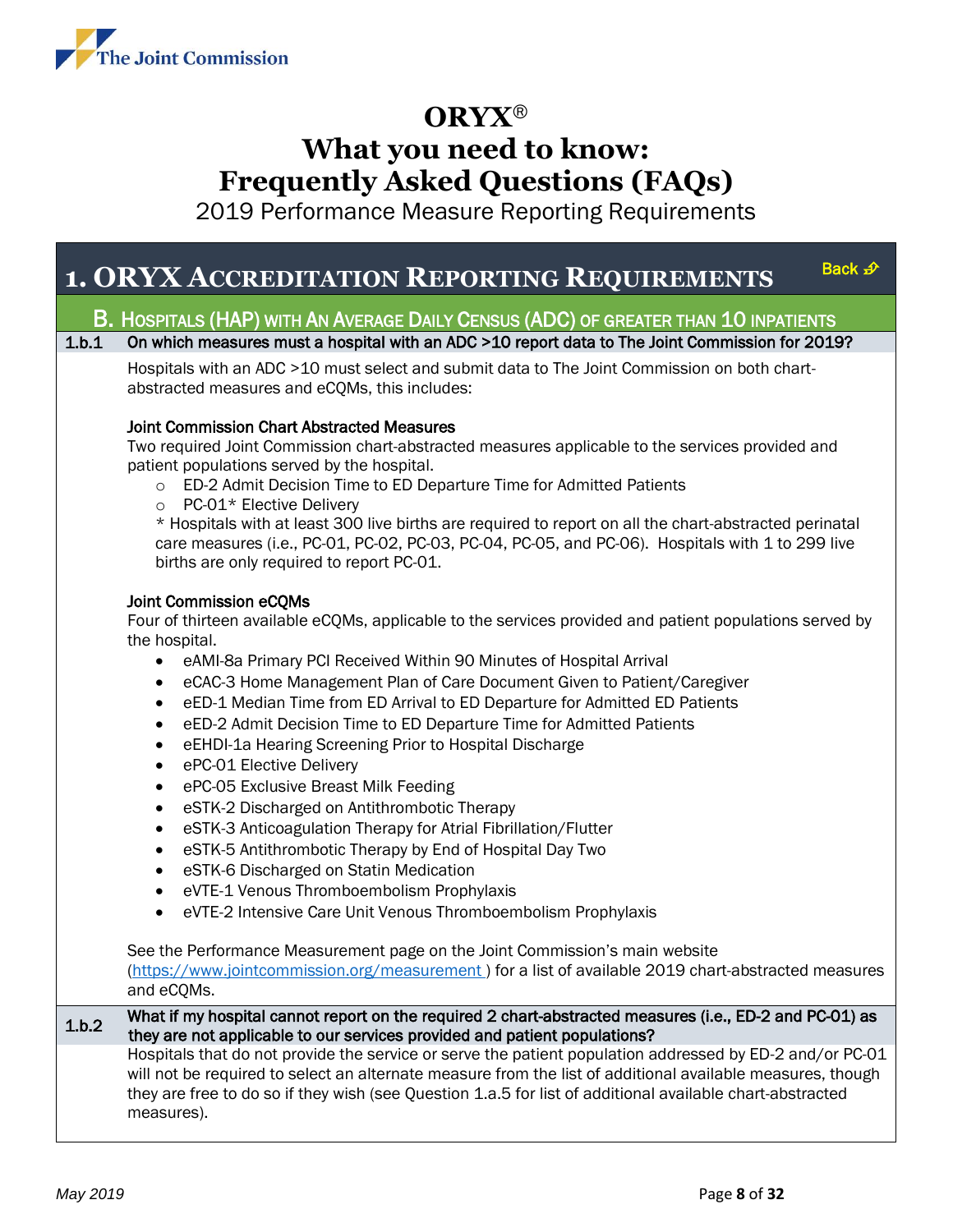

|       | Please note that as part of the measure selection process, if a hospital does not select/submit all<br>required chart-abstracted measures, the hospital is attesting to the fact that it does not provide the<br>related service or serve the related patient population and may be asked to verify at the time of survey. |
|-------|----------------------------------------------------------------------------------------------------------------------------------------------------------------------------------------------------------------------------------------------------------------------------------------------------------------------------|
| 1.b.3 | Are hospitals with an ADC >10 required to report on the Perinatal Care (PC) measures?                                                                                                                                                                                                                                      |
|       | Reporting on the chart-abstracted PC-01 measure is required of all hospitals that provide OB services.                                                                                                                                                                                                                     |
|       | In addition, hospitals with at least 300 live births per year must report on the five additional chart-                                                                                                                                                                                                                    |
|       | abstracted PC measures:                                                                                                                                                                                                                                                                                                    |
|       | PC-02 Cesarean Section                                                                                                                                                                                                                                                                                                     |
|       | PC-03 Antenatal Steroids                                                                                                                                                                                                                                                                                                   |
|       | PC-04 Healthcare-Associated Bloodstream Infections in Newborns                                                                                                                                                                                                                                                             |
|       | PC-05 Exclusive Breast Milk Feeding                                                                                                                                                                                                                                                                                        |
|       | PC-06 Unexpected Complications in Term Newborns                                                                                                                                                                                                                                                                            |
| 1.b.4 | If my hospital has fewer than 300 live births per year, are we still able to select and report on any of the<br>additional PC measures?                                                                                                                                                                                    |
|       | Any hospital that provides OB services with fewer than 300 live births per year may elect to report on<br>additional PC measures.                                                                                                                                                                                          |
| 1.b.5 | In selecting our four eCQMs, can we select the eCQMs (i.e., eED-2, ePC-01, ePC-05) which correspond to                                                                                                                                                                                                                     |
|       | my required chart-abstracted measures?                                                                                                                                                                                                                                                                                     |
|       | You may report on both the corresponding chart-based measures and eCQMs if they are representative of                                                                                                                                                                                                                      |
|       | the services provided and patient population your facility serves.                                                                                                                                                                                                                                                         |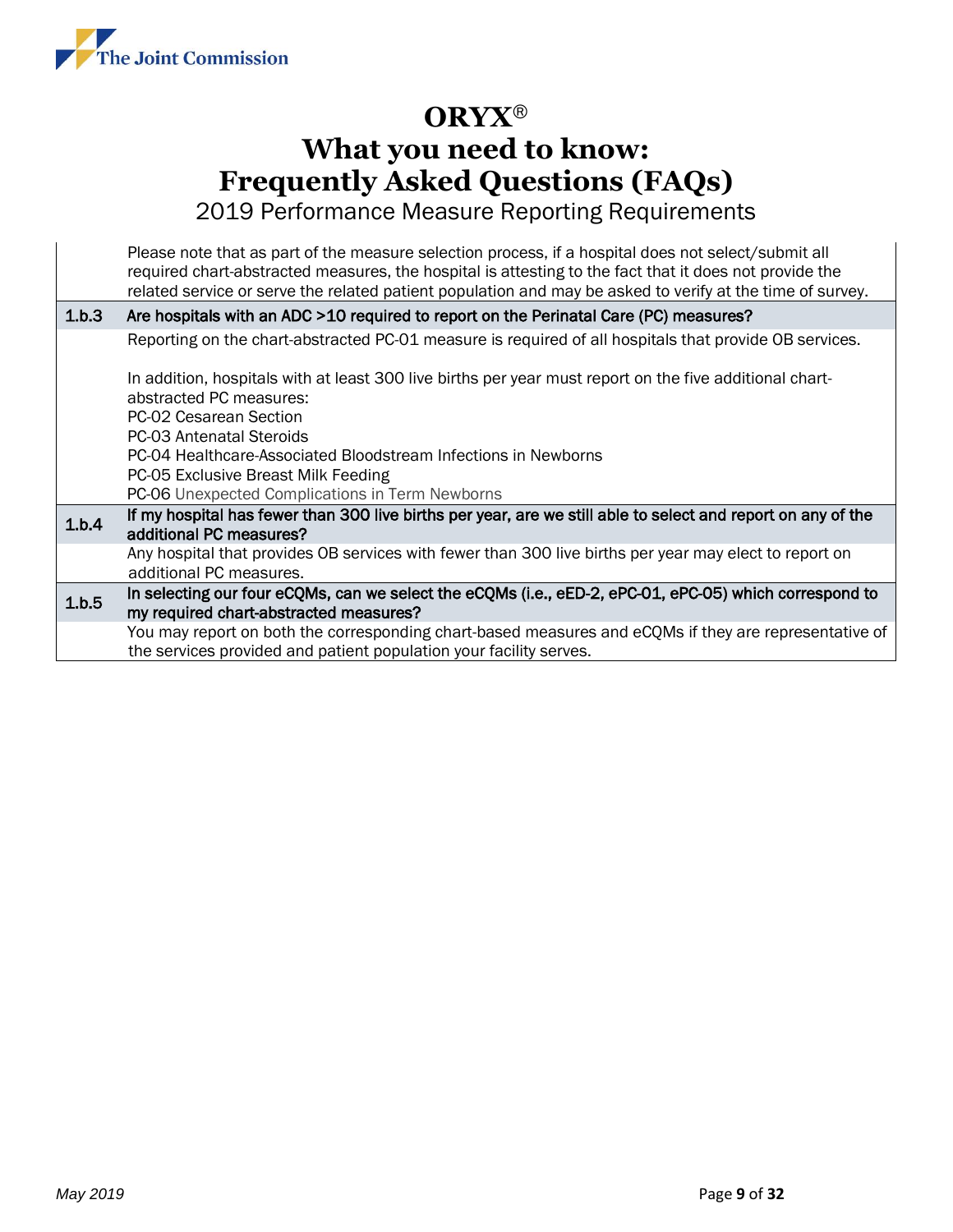

2019 Performance Measure Reporting Requirements

### <span id="page-9-0"></span>**1. ORYX ACCREDITATION REPORTING REQUIREM[ENTS](#page-0-0)**

Back £

### C. SMALL HOSPITALS (HAP WITH ADC  $\leq 10$ ) and Critical Access Hospitals (CAH)

1.c.1 For 2019, will critical access hospitals (CAHs) or accredited hospitals with small inpatient populations (ADC  $\leq$  10) be required to meet the same ORYX reporting requirements as larger hospitals (ADC > 10)?

The requirements for CAHs and small hospitals are different than the requirements for larger hospitals. CAHs and small hospitals will report on a total of any three measures applicable to the services provided and patient populations served.

The three measures may be selected from any of the chart-abstracted measures and/or eCQMs listed below. For example, a small hospital could choose to report on 3 chart-abstracted measures, or 2 chartabstracted measures and 1 eCQMs, or 3 eCQMs, etc.

| <b>Joint Commission Chart-Abstracted Measures</b> | <b>Joint Commission eCQM Measures</b> |
|---------------------------------------------------|---------------------------------------|
| ED-1, ED-2                                        | eAMI-8a                               |
| PC-01, PC-02, PC-03, PC-04, PC-05, PC-06          | eCAC-3                                |
| VTE-6                                             | eED-1, eED-2                          |
| $IMM-2$                                           | ePC-01, ePC-05                        |
| HBIPS-1, HBIPS-2, HBIPS-3, HBIPS-5                | eSTK-2, eSTK-3, eSTK-5, eSTK-6        |
| TOB-2, TOB-3                                      | eVTE-1, eVTE-2                        |
| <b>SUB-2, SUB-3</b>                               | eEHDI-1a                              |
| OP-18, OP-23                                      |                                       |

#### 1.c.2 Are small hospitals and CAHs required to transmit data using a listed ORYX vendor?

Small hospitals and CAHs remain exempt from the requirement to transmit data to The Joint Commission but are encouraged to do so.

If CY 2019 chart-abstracted measures are selected and not transmitted to The Joint Commission through a vendor and/or eCQMs are selected and not reported through the Direct Data Submission (DDS) Platform, the small hospital or CAH will be expected to collect data internally on all relevant measures and make data reports available for review by, and share data conclusions with, surveyors during on-site surveys.

Small hospitals and CAHs that elect to self-report (internally collect) some or all their required measures, must notify The Joint Commission via email to **hcooryx@jointcommission.org** of the measures they will be collecting internally.

#### 1.c.3 Do small hospitals and CAHs need to report on the Perinatal Care (PC) measures?

Small hospitals and CAHs are not required to report on the PC measures (chart-abstracted or eCQM) to meet their 2019 ORYX reporting requirements.

However, they may elect to use any of the PC measures if they provide obstetrical services.

1.c.4 In selecting our three measures, can we select the chart-based measures and eCQMs which correspond to each other?

You may report on both the corresponding chart-based measures and eCQMs if they are representative of the services provided and patient population your facility serves.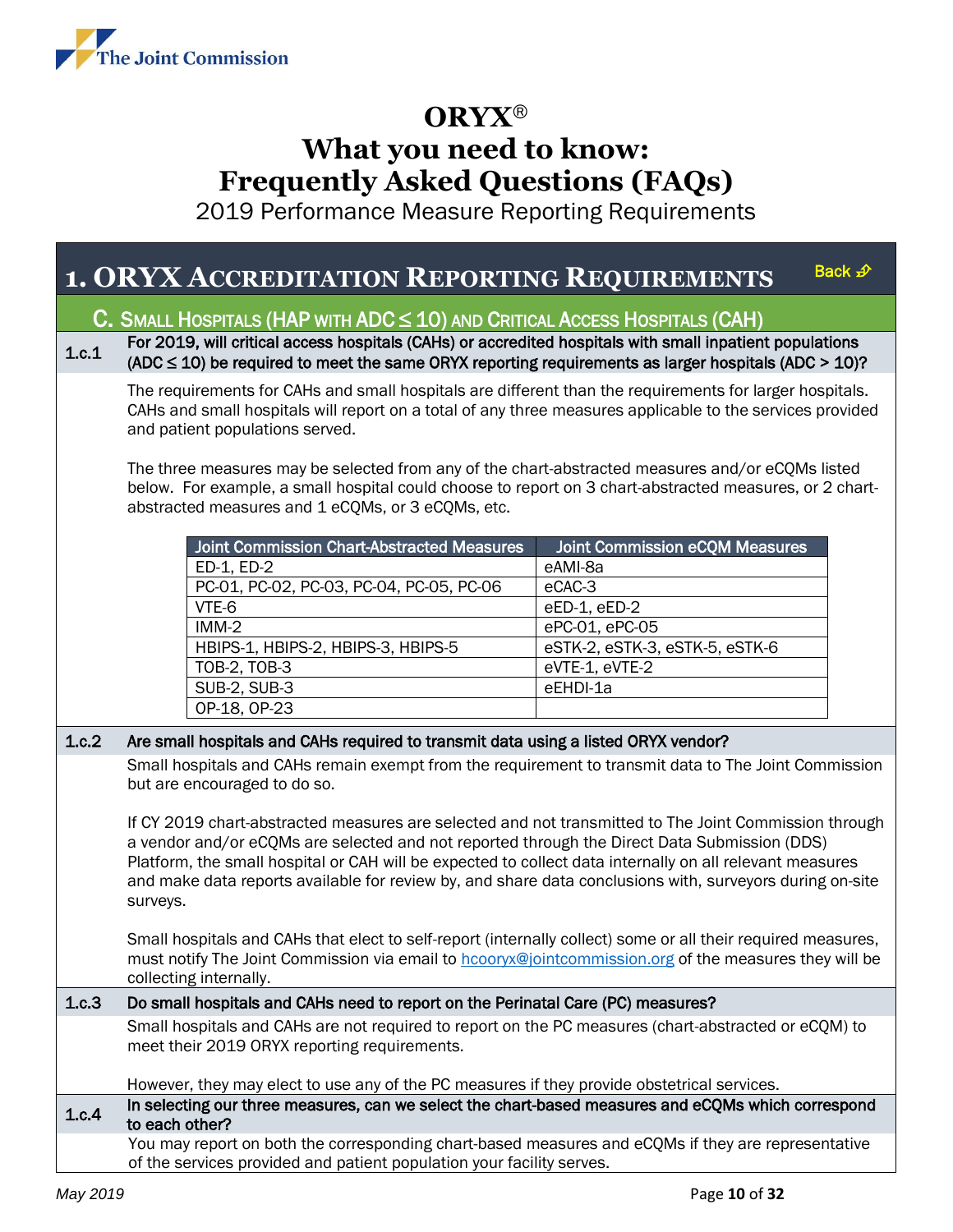

<span id="page-10-0"></span>

|       | Back £<br><b>1. ORYX ACCREDITATION REPORTING REQUIREMENTS</b>                                                                                                                                                                                                                                                                                                                                                                                             |
|-------|-----------------------------------------------------------------------------------------------------------------------------------------------------------------------------------------------------------------------------------------------------------------------------------------------------------------------------------------------------------------------------------------------------------------------------------------------------------|
|       | D. INPATIENT PSYCHIATRIC FACILITIES (HAP) - FREESTANDING PSYCHIATRIC HOSPITALS AND INPATIENT<br><b>PSYCHIATRIC UNITS</b>                                                                                                                                                                                                                                                                                                                                  |
| 1.d.1 | What measures will accredited psychiatric hospitals be required to report to meet 2019 ORYX reporting<br>requirements?                                                                                                                                                                                                                                                                                                                                    |
|       | Psychiatric hospitals that are "freestanding" facilities separately accredited by The Joint Commission (i.e.,<br>not surveyed and accredited as a site or an inpatient unit under the main Joint Commission accredited<br>hospital) will continue to be required to report on all of the Hospital-Based Inpatient Psychiatric Services<br>(HBIPS) Joint Commission Chart-Abstracted Measures only, to include: HBIPS-1, HBIPS-2, HBIPS-3, and<br>HBIPS-5. |
|       | Hospitals with an Inpatient Psychiatric Unit are not required to report the HBIPS measures but may choose<br>to do so.                                                                                                                                                                                                                                                                                                                                    |
| 1.d.2 | Do inpatient psychiatric units or general medical/surgical hospitals that operate a separate psychiatric<br>hospital surveyed and accredited under the main Joint Commission accredited hospital have to report on<br>the HBIPS measures?                                                                                                                                                                                                                 |
|       | The CMS Inpatient Psychiatric Facilities Quality Reporting (IPFQR) Program includes inpatient psychiatric<br>facilities and inpatient psychiatric units that bill under the Medicare Inpatient Psychiatric Facilities<br>Prospective Payment System.                                                                                                                                                                                                      |
|       | For Joint Commission purposes, accredited general medical/surgical hospitals with inpatient psychiatric<br>units or that operate a separate psychiatric hospital surveyed and accredited under the main Joint<br>Commission accredited hospital are not required to report on the HBIPS measures. However, they may<br>choose to do so.                                                                                                                   |
| 1.d.3 | Please clarify if the HBIPS-1 measure is required for Joint Commission Freestanding Psychiatric Hospitals,<br>as this measure has never been required by CMS?                                                                                                                                                                                                                                                                                             |
|       | The Joint Commission ORYX reporting requirements are completely separate from the CMS Inpatient<br>Psychiatric Facilities Quality Reporting (IPFQR) Program requirements.                                                                                                                                                                                                                                                                                 |
|       | HBIPS-1 has previously been required to be reported by accredited freestanding psychiatric<br>hospitals. HBIPS-1 continues to be required for "freestanding" psychiatric hospitals along with HBIPS-2,<br>HBIPS-3, and HBIPS-5.                                                                                                                                                                                                                           |
| 1.d.4 | Do psychiatric hospitals have to select and report on eCQMs?                                                                                                                                                                                                                                                                                                                                                                                              |
|       | There are no eCQMs applicable or available for selection by psychiatric facilities or hospitals with an<br>Inpatient Psychiatric Unit.                                                                                                                                                                                                                                                                                                                    |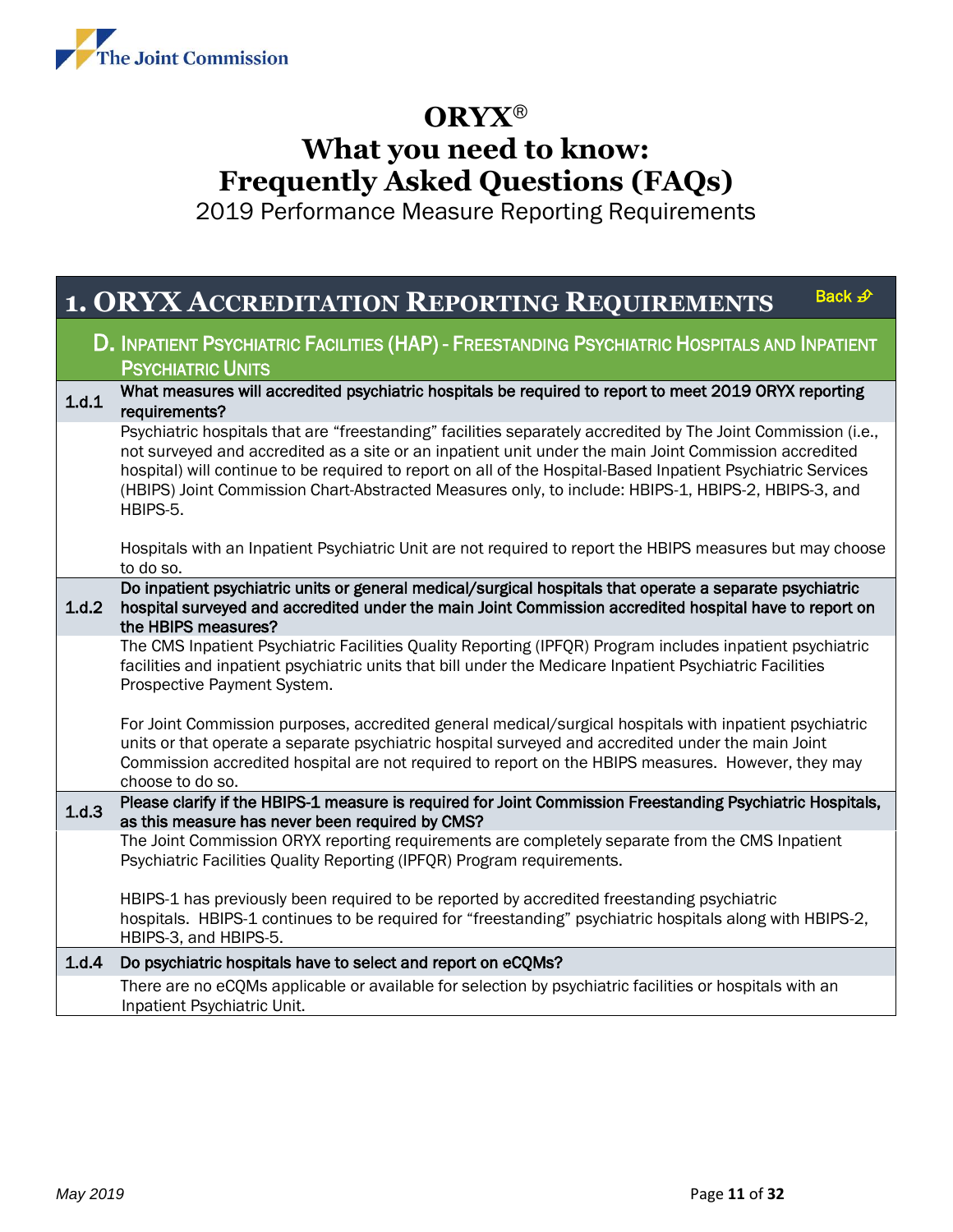

2019 Performance Measure Reporting Requirements

#### <span id="page-11-0"></span>**1. ORYX ACCREDITATION REPORTING REQUIREME[NTS](#page-0-0)** Back £

#### E. SPECIALTY HOSPITALS

#### 1.e.1 What are the CY 2019 ORYX reporting requirements for Specialty Hospitals?

ORYX requirements require Specialty Hospitals to report on only those measures applicable to their services provided and patient populations served. While many measures have limited applicability to a Specialty Hospital, the expectation is that the hospital will collect data on any relevant measures.

A specialty hospital has no minimum number of measures to collect/submit, however if less than 3 measures are collected/submitted, they will need to attest to the lack of population or services to collect data on at the time of survey.

| Joint Commission Chart-Abstracted Measures | Joint Commission eCQM Measures |
|--------------------------------------------|--------------------------------|
| ED-1, ED-2                                 | eAMI-8a                        |
| PC-01, PC-02, PC-03, PC-04, PC-05, PC-06   | eCAC-3                         |
| VTE-6                                      | eED-1, eED-2                   |
| $IMM-2$                                    | ePC-01, ePC-05                 |
| HBIPS-1, HBIPS-2, HBIPS-3, HBIPS-5         | eSTK-2, eSTK-3, eSTK-5, eSTK-6 |
| TOB-2, TOB-3                               | eVTE-1, eVTE-2                 |
| <b>SUB-2, SUB-3</b>                        | eEHDI-1a                       |
| OP-18, OP-23                               |                                |

#### 1.e.2 Where do we indicate we are a Specialty Hospital in ORYX Measure Selection (OMS) application?

Designated Specialty Hospitals (e.g. Orthopedic, Surgical, Cardiac, etc.) must contact [hcooryx@jointcommission.org](mailto:hcooryx@jointcommission.org) to discuss applicability of the "Specialty" Designation.

The Joint Commission will list you as a "specialty" hospital in OMS. Beware that as an external user, you will not see the "specialty" designation on your screen when you view the measure selections page.

#### 1.e.3 Are Specialty hospitals required to transmit data using a listed ORYX vendor?

Specialty Hospitals remain exempt from the requirement to transmit data to The Joint Commission but are encouraged to do so.

If CY 2019 chart-abstracted measures are selected and not transmitted to The Joint Commission through a vendor and/or eCQMs are selected and not reported through the Direct Data Submission (DDS) Platform, the Specialty Hospital will be expected to collect data internally on all relevant measures and make data reports available for review by, and share data conclusions with, surveyors during on-site surveys.

Specialty Hospitals that elect to self-report (internally collect) some or all their required measures, must notify The Joint Commission via email to [hcooryx@jointcommission.org](mailto:hcooryx@jointcommission.org) of the measures they will be collecting internally.

1.e.4 In selecting our three measures, can we select the chart-based measures and eCQMs which correspond to each other?

You may report on both the corresponding chart-based measures and eCQMs if they are representative of the services provided and patient population your facility serves.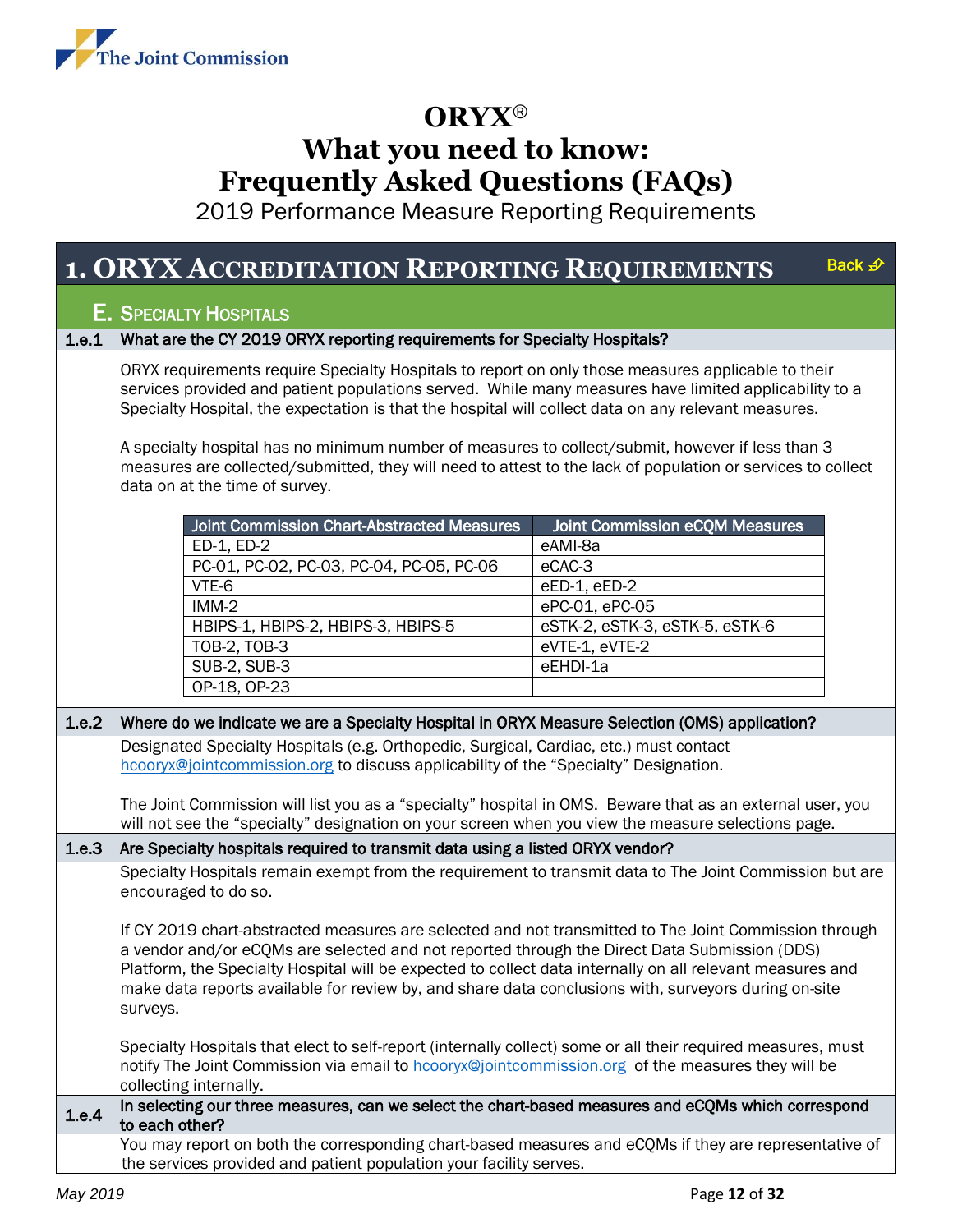

<span id="page-12-0"></span>

|       | <b>1. ORYX ACCREDITATION REPORTING REQUIREMENTS</b><br>Back <b>∌</b>                                                                                                                                                                                                                                   |
|-------|--------------------------------------------------------------------------------------------------------------------------------------------------------------------------------------------------------------------------------------------------------------------------------------------------------|
|       | <b>F. HOSPITALS (HAP) WITH SUSPENDED ORYX REQUIREMENTS</b>                                                                                                                                                                                                                                             |
| 1.f.1 | We are an Inpatient Rehabilitation Facility (IRF), what measures are we required to report on to meet ORYX<br>requirements?                                                                                                                                                                            |
|       | Suspension of requirements continue for inpatient rehabilitation facilities regarding ORYX performance<br>measure reporting requirements.                                                                                                                                                              |
| 1.f.2 | We are a Long-term Acute Care Hospital (LTACH), what measures are we required to report on to meet<br><b>ORYX requirements?</b>                                                                                                                                                                        |
|       | Suspension of requirements continue for long term care acute hospitals regarding ORYX performance<br>measure reporting requirements.                                                                                                                                                                   |
| 1.f.3 | We are a Children's Hospital, what measures are we required to report on to meet ORYX requirements?                                                                                                                                                                                                    |
|       | Suspension of requirements continue for children's hospitals that are "freestanding" facilities separately<br>accredited by The Joint Commission (i.e., they are not surveyed and accredited as a site or inpatient unit<br>under the accreditation of the main Joint Commission accredited hospital). |
|       |                                                                                                                                                                                                                                                                                                        |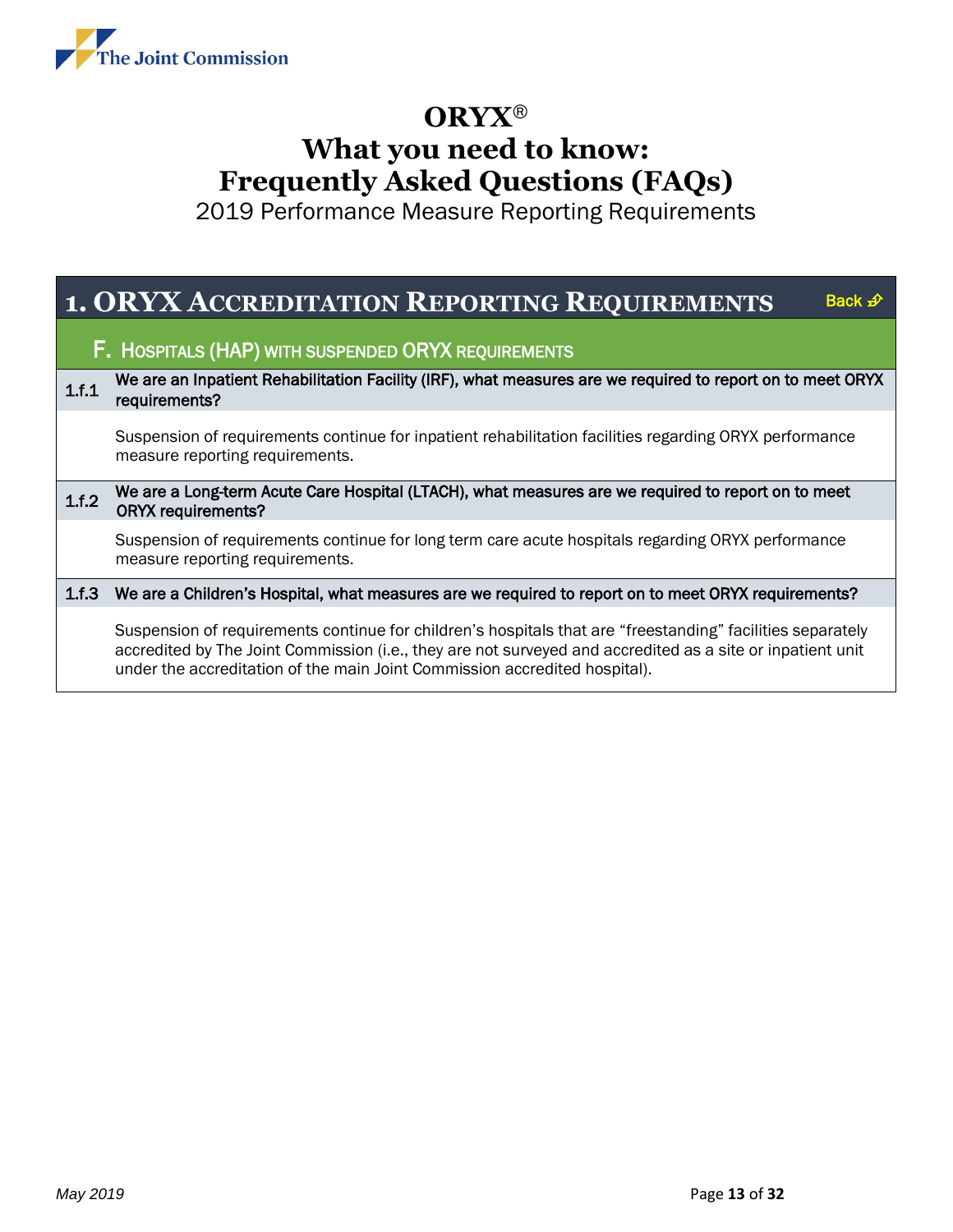

2019 Performance Measure Reporting Requirements

### **2. ELECTRONIC CLINICAL QUALITY MEASURES (EC[QM](#page-0-0)S)** Back

<span id="page-13-0"></span>

|       | . ELECTRONIC CENNICAL QUALITI METROLIED (ECQUID)                                                                                                                                                                                                                                                                                                                                                                                                                                                                                                                                    |  |
|-------|-------------------------------------------------------------------------------------------------------------------------------------------------------------------------------------------------------------------------------------------------------------------------------------------------------------------------------------------------------------------------------------------------------------------------------------------------------------------------------------------------------------------------------------------------------------------------------------|--|
|       | A. General                                                                                                                                                                                                                                                                                                                                                                                                                                                                                                                                                                          |  |
| 2.a.1 | What are the 2019 eCQM requirements?                                                                                                                                                                                                                                                                                                                                                                                                                                                                                                                                                |  |
|       | The Joint Commission continues to align as closely as possible with CMS. On August 2, 2019 the CMS<br>published its fiscal year (FY) 2019 Inpatient Prospective Payment System (IPPS) final rule. This rule<br>includes requirements for CY 2019 Hospital Inpatient Quality Program reporting requirements. In the<br>final IPPS rule:<br>• CMS maintained its CY 2018 eCQM reporting requirements and currently available eCQMs for CY<br>2019; hospitals are required to report on four eCQMs for one self-selected calendar quarter.                                             |  |
|       | The Joint Commission ORYX eCQM Reporting Requirements* are as follows:                                                                                                                                                                                                                                                                                                                                                                                                                                                                                                              |  |
|       | 2019 ORYX eCQM reporting requirements:<br>a minimum of four eCQMs, applicable to the services provided and patient populations<br>served by the hospital<br>a minimum of one self-selected calendar quarter<br>All hospitals will utilize the DDS Platform<br>$\overline{\phantom{a}}$                                                                                                                                                                                                                                                                                              |  |
|       | * Information regarding 2019 eCQM requirements and related information can be found at the<br>"Measurement" link (https://www.jointcommission.org/measurement).                                                                                                                                                                                                                                                                                                                                                                                                                     |  |
| 2.a.2 | Can a hospital use the same eCQMs being submitted to CMS to meet the Joint Commission's 2019 ORYX<br>requirements?                                                                                                                                                                                                                                                                                                                                                                                                                                                                  |  |
|       | All 13 eCQMs offered by The Joint Commission for 2019 ORYX measure reporting are in alignment with<br>CMS and utilize the same measure specifications.                                                                                                                                                                                                                                                                                                                                                                                                                              |  |
|       | Note: For CY 2019 eCQM data reporting, CMS also offers:<br>eSTK-8 (Stroke Education) and eSTK-10 (Assessed for Rehabilitation) which The Joint<br>$\bullet$<br>Commission retired effective 1/1/2017 as these two eCQMs have become "check box"<br>measures, and their value has been diminished.<br>eED-3 (Median Time from ED Arrival to ED Departure for Discharged ED Patients) which The Joint<br>٠<br>Commission does not utilize because it is an outpatient measure.<br>Note: These 2 eCQMs were previously retired by The Joint Commission effective 1/1/2017<br>$\bullet$ |  |
| 2.a.3 | Will The Joint Commission retire the seven eCQMs for the CY 2020 reporting period that CMS finalized<br>for removal in the August 2019 IPPS final rule?                                                                                                                                                                                                                                                                                                                                                                                                                             |  |
|       | The Joint Commission will determine the CY 2020 ORYX performance measurement reporting<br>requirements in late summer 2019 following the release of the CMS' FY 2020 IPPS final rule.                                                                                                                                                                                                                                                                                                                                                                                               |  |
| 2.a.4 | Is there a minimum number of patients required to be in the measure population for a hospital to select<br>the eCQM for submission to The Joint Commission?                                                                                                                                                                                                                                                                                                                                                                                                                         |  |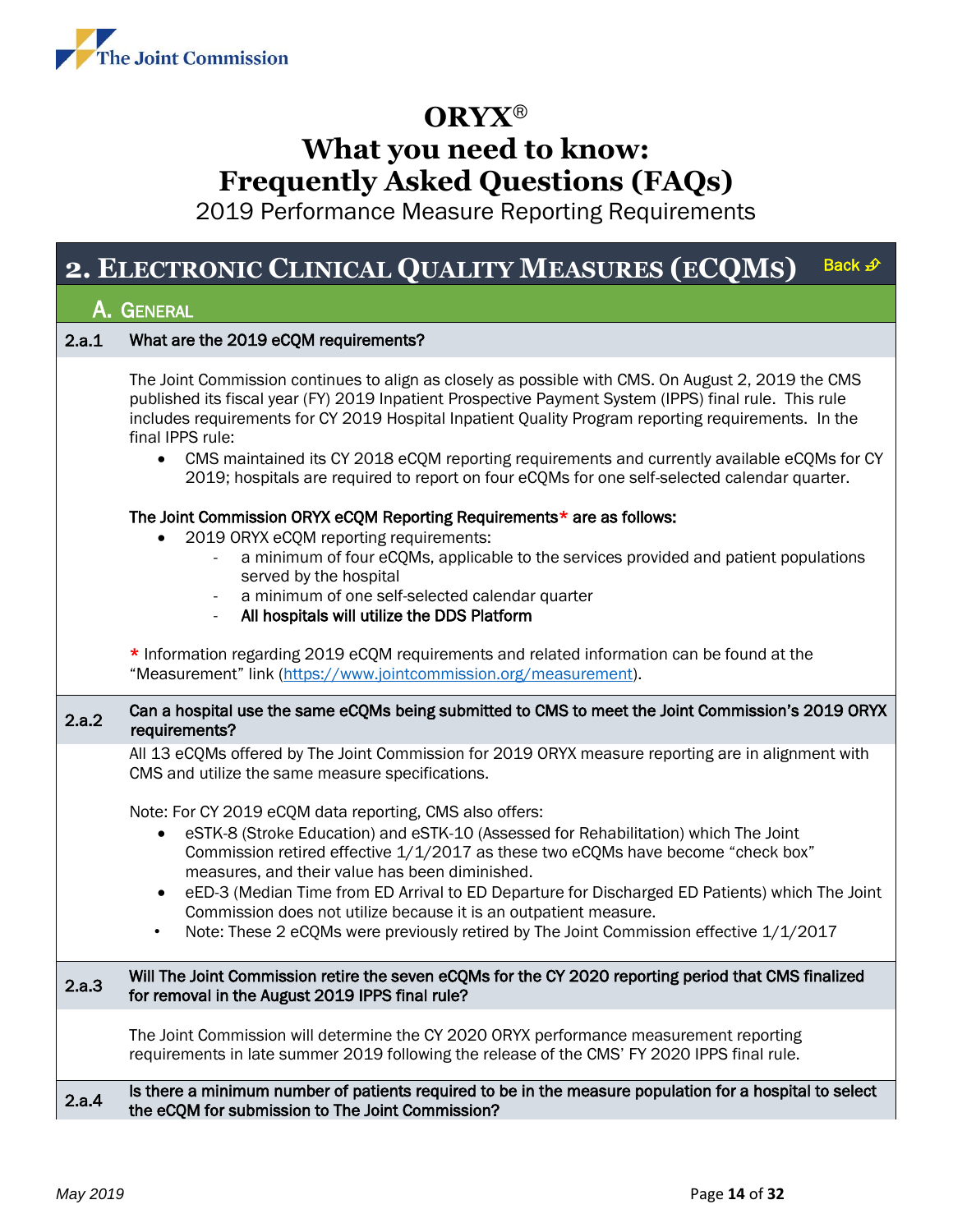

2019 Performance Measure Reporting Requirements

Hospitals should select those eCQMs for which they provide the service and have a patient population to derive a quality improvement benefit. 2.a.5 What if we cannot pick four eCQMs that are applicable to the hospital services provided and patient populations? Hospitals that believe they cannot submit the minimum of four (4) eCQMs to The Joint Commission should contact [hcooryx@jointcommission.org](mailto:hcooryx@jointcommission.org) to discuss the eCQMs that are most applicable to their hospital. 2.a.6 What are the key benefits of using the DDS Platform? Key benefits of the DD Platform include: 24/7 access during the submission period, • Easy to use data visuals, • Cloud-based Platform environment with fast file transfer, • Robust security and HIPAA compliance, State of the art rules engine, **Transparency** Hospitals have the ability to see results and outcomes prior to the final submission step of submitting data to The Joint Commission. 2.a.7 Does The Joint Commission accept QRDA III documents and what is the difference between QRDA I and QRDA III? The QRDA III document is being used by CMS for the submission of provider level aggregate data used in the Merit-based Incentive Payment System (MIPS) program. Both CMS and The Joint Commission are utilizing the QRDA I document for submission of hospital patient-level eCQM data for our respective uses. 2.a.8 For chart-based measures and eCQMs, does The Joint Commission have a case threshold (five or fewer) exemption and/or a zero denominator attestation similar to CMS? The Joint Commission is aligned with CMS with allowing attestation for zero denominators in a measure or, if desired, invoking the case threshold exemption (five or fewer cases in the denominator). Chart-based Measures: ORYX vendors will continue to this information in the hospital's chart-based PaS XML file. eCQM: Users of the DDS Platform will use the functionality within the Platform at time of submission to perform this attestation. 2.a.9 When will eCQM data be publicly reported?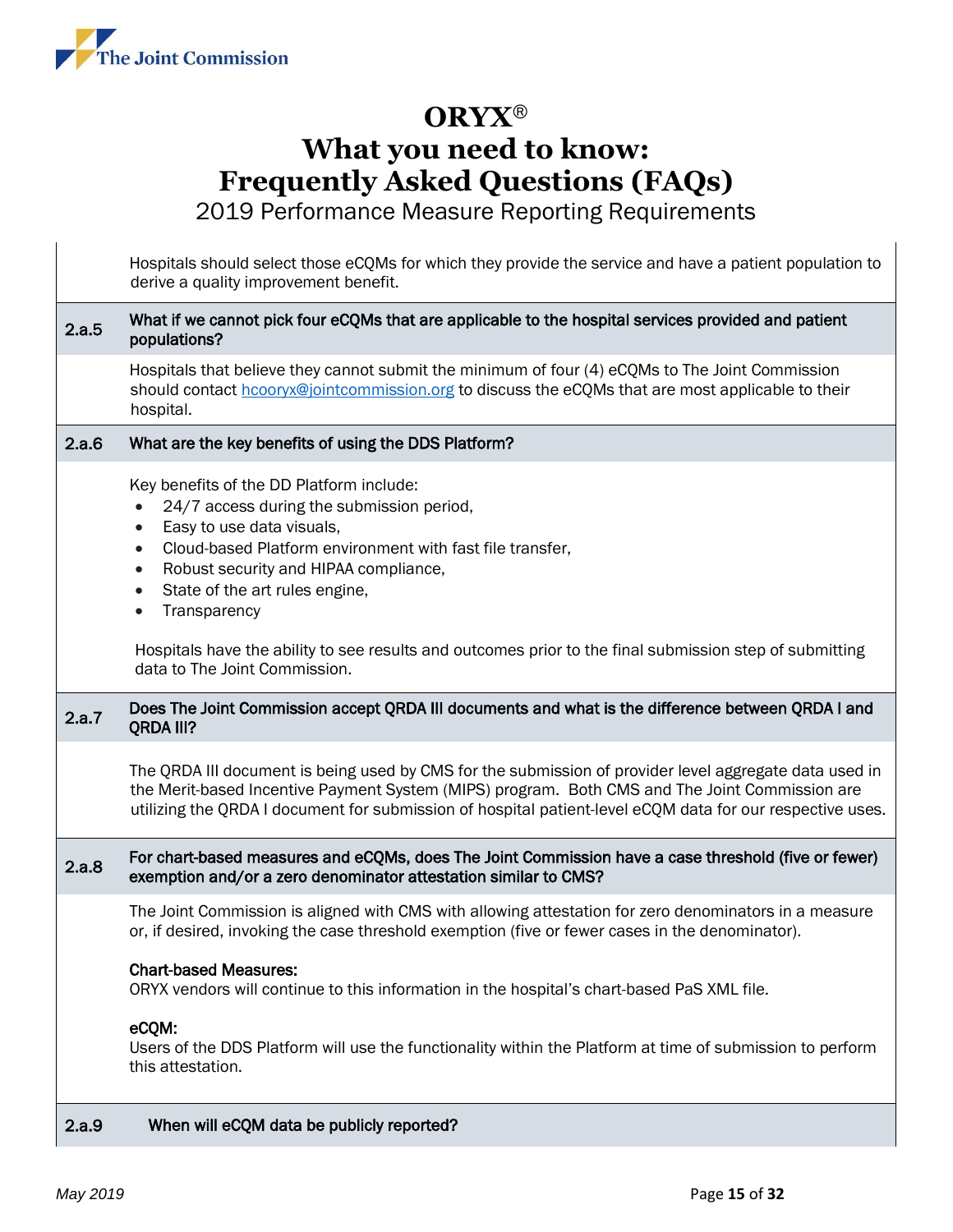

2019 Performance Measure Reporting Requirements

At this time, eCQM data is not being publicly reported by The Joint Commission on Quality Check or used in accreditation activities. 2.a.10 Will hospitals reporting eCQM data receive reports similar to the Joint Commission's current chartbased ORYX Performance Measure Reports? ORYX eCQM Feedback Reports are provided annually to hospitals that submitted eCQM data to The Joint Commission. The report reflects data submitted for the respective eCQM reporting year. Note: eCQM data is not being utilized by surveyors in the accreditation process; however, hospitals with successful eCQM implementation(s) are encouraged to share their experiences during their onsite survey. 2.a.11 May we submit eCQM data on a quarterly basis just like chart-abstracted data? Currently, a minimum of one calendar quarter of data on the hospitals selection of four eCQMs are due at The Joint Commission no later than the annual deadline date. Hospitals may submit their eCQM data on a quarterly basis; however, the transmission deadline is the same for all quarters of data. 2.a.12 When are CY2019 eCQM data due to The Joint Commission? The submission deadline for CY 2019 eCQM data is \*March 16, 2020. *\*Deadline extended due to original deadline falling on a weekend.* 2.a.13 Which version of eCQMs, HL7 standards, and CMS Implementation Guides must be utilized by hospitals reporting on eCQMs for 2019? The Joint Commission aligns with CMS on the eCQM version for each annual reporting period (2019). Please see *Attachment A –CY 2019 eCQM Versions, HL7 Standards, and CMS Implementation Guides* below for specific eCQM versions, HL7 standards, and guides that must be used for CY 2019 reporting. 2.a.14 Will The Joint Commission be aligned with CMS on the usage of HL7's Clinical Quality Language (CQL) beginning with CY 2019 eCQMs? The Joint Commission will be aligned with CMS on the usage of HL7's Clinical Quality Language (CQL) standard. As a measure developer, The Joint Commission worked closely with CMS to develop the CY 2019 eCQM specifications utilizing not only HL7's HQMF (V3/R1) standard, but also HL7's new CQL (R1/STU 2) standard and associated CQL-based HQMF Implementation Guide (R1/STU 2.1). The DDS Platform's Rule Engine will implement the CY 2019 eCQM specifications based on CQL, as published by CMS on the eCQI Resource Center. Please see *Attachment A –CY 2019 eCQM Versions, HL7 Standards, and CMS Implementation Guides* below for specific eCQM versions, HL7 standards, and guides that must be used for CY 2019 reporting. 2.a.15 What is a QRDA file?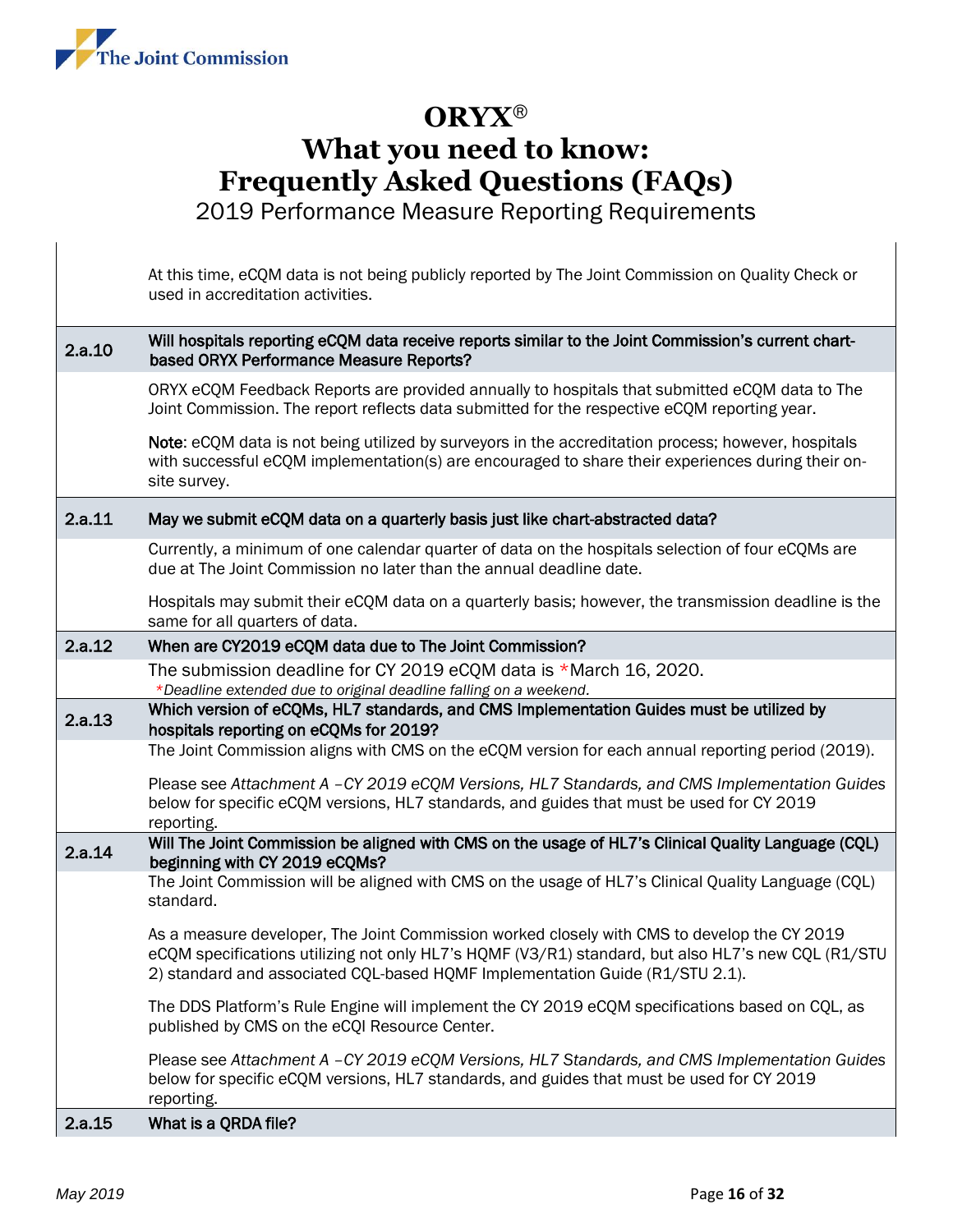

2019 Performance Measure Reporting Requirements

The Quality Reporting Data Architecture (QRDA) is the data submission standard used for a variety of quality measurement and reporting initiatives. QRDA creates a standard method to report quality measures results in a structured, consistent format and can be used to exchange eCQM data between systems. QRDA Category I is an individual-patient-level report. It contains quality data for one patient for one or more eCQMs. The Direct Data Submission Platform uses the QRDA I file format. Additional information is available on the eCQI Resource Center at: [https://ecqi.healthit.gov/qrda-quality](https://ecqi.healthit.gov/qrda-quality-reporting-document-architecture)[reporting-document-architecture](https://ecqi.healthit.gov/qrda-quality-reporting-document-architecture)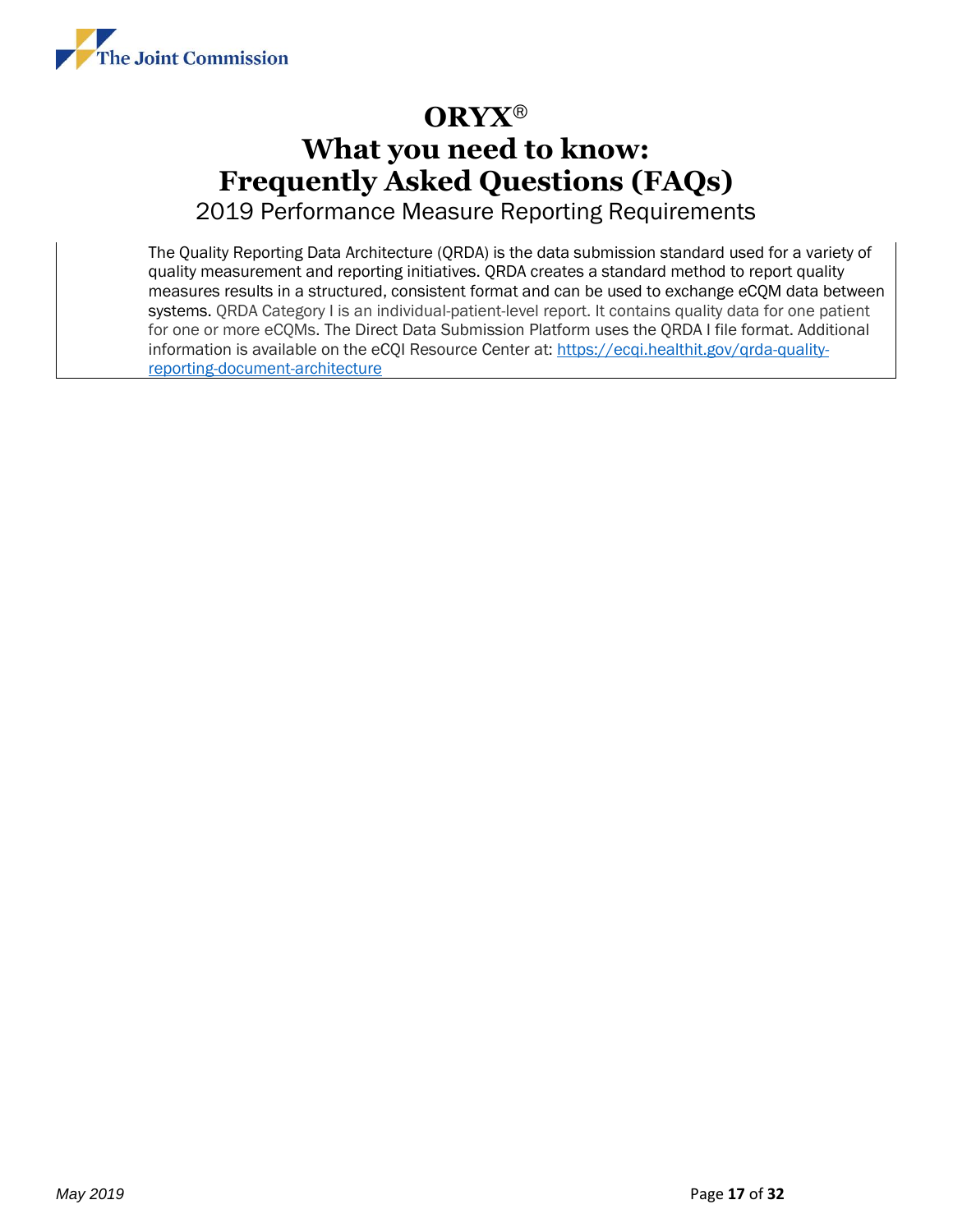

2019 Performance Measure Reporting Requirements

#### <span id="page-17-0"></span>**2. ELECTRONIC CLINICAL QUALITY MEASURES (E[CQM](#page-0-0)S)** Back £

#### B. DIRECT DATA SUBMISSION (DDS) GENERAL AND ONBOARDING

#### 2.b.1.1 What is Apervita's relationship to The Joint Commission in supporting direct data submission?

The Joint Commission has partnered with Apervita, a leading health insights company, to build a platform for the direct submission of eCQM data to The Joint Commission. Apervita is an industryscale Platform-as-a-Service (PaaS) that empowers health enterprises to build, deploy and exchange analytic and data applications easily, improve performance and provide better care. Apervita provides a technical solution for rapidly building and deploying health care applications with innovative, powerful analytics, and collaboration capabilities.

The Joint Commission's DDS Platform has been built upon Apervita's technical solution.

The DDS Platform does not replace the hospital's ONC-ACB certified Healthcare Record (EHR) and/or Health Information Technology (HIT) vendor(s) being used to capture patient data and/or generate their QRDA I documents.

#### 2.b.1.2 Does Apervita or the Joint Commission's DDS Platform replace submissions through CMS' QualityNet Portal?

Apervita and the DDS Platform do not replace submission to CMS' QualityNet.

QualityNet is CMS' portal for receiving their submission of eCQM data and the QualityNet portal is unable to provide The Joint Commission with a hospital's eCQM data.

Neither The Joint Commission nor Apervita are able to provide QualityNet with Joint Commission data.

#### 2.b.1.3 Does Apervita or the Joint Commission's DDS Platform replace the Joint Commission's Connect website?

"Joint Commission Connect" is a secure website used by The Joint Commission for communication with accredited and certified organizations concerning, among other activities, their pre and post survey/review process, scheduling activities, key communications, and alerts. The Joint Commission Connect website does not provide hospitals the ability to upload and submit data to The Joint Commission.

The DDS Platform is a separate secure website built upon Apervita's technical solution and specifically designed to support hospital's activities of uploading, reviewing and analyzing measure results, and submitting eCQM data to The Joint Commission.

#### 2.b.1.4 How is the DDS Platform accessed?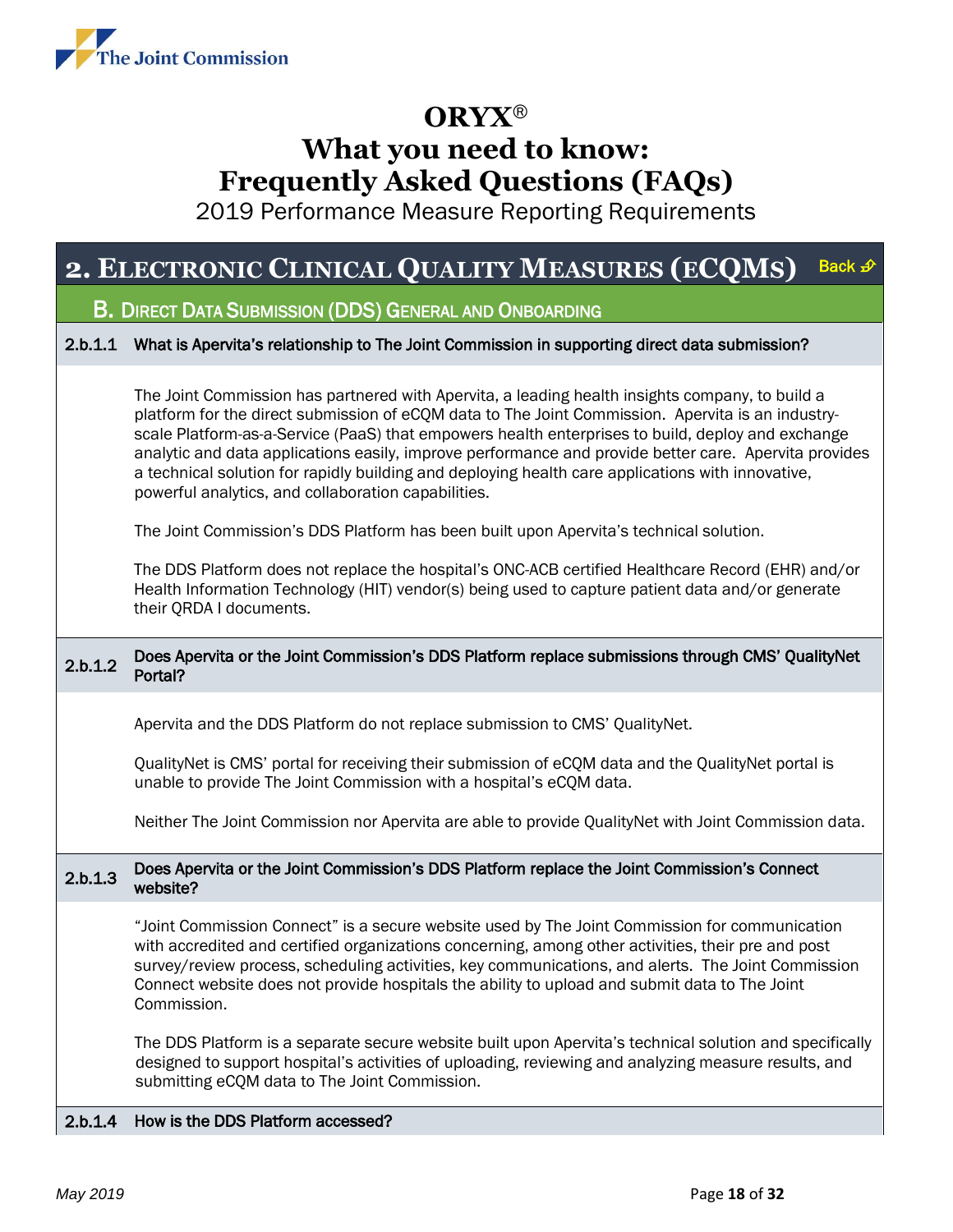

2019 Performance Measure Reporting Requirements

Information concerning how to access the DDS Platform will be communicated directly to hospitals as they are being onboarded to the Platform.

#### 2.b.1.5 Who has access to our DDS Platform?

The Joint Commission will initially onboard each hospital's identified DDS Designated Contact and work with them to ensure they can successfully access, review and accept the required legal forms for utilizing the Platform. The DDS Designated Contact for each hospital will subsequently onboard the remainder of the hospital's users.

The hospital is responsible for all users who are invited and granted permissions on the DDS Platform per the legal agreements signed by the hospital.

The users granted permission could include hospital staff, healthcare system staff and anyone else who is needed to assist in a successful submission of data for the hospital (e.g., consultant, vendor).

#### 2.b.1.6 What is the role of the Designated Contact for DDS Platform?

The Designated DDS Contact is specific to the DDS Platform. They are the first person to log onto the DDS Platform for a given hospital.

#### *The Designated DDS Contact is the hospital representative who has signing authority on behalf of their hospital(s) and will agree to and accept the required legal forms related to the DDS Platform.*

Following the initial onboarding, the Designated DDS Contact can invite additional users to the DDS Platform. These additional users may include other staff who can invite and manage other users. In addition, the Designated Contact is not necessarily the same person who performs the data upload and submittal process.

On-boarding is related to the agreement and acceptance of the required legal forms related to the DDS Platform. Designated Contacts should on-board as early as possible to facilitate the review and acceptance of the legal forms.

There are three distinct steps required to utilize the DDS Platform:

- (1) hospital onboarding;
- (2) uploading QRDA I documents;
- (3) submitting eCQM data.

NOTE: Each hospital is responsible for all users who are invited and granted permissions on the DDS Platform per the legal agreements. See question 2.b.1.11 for more information.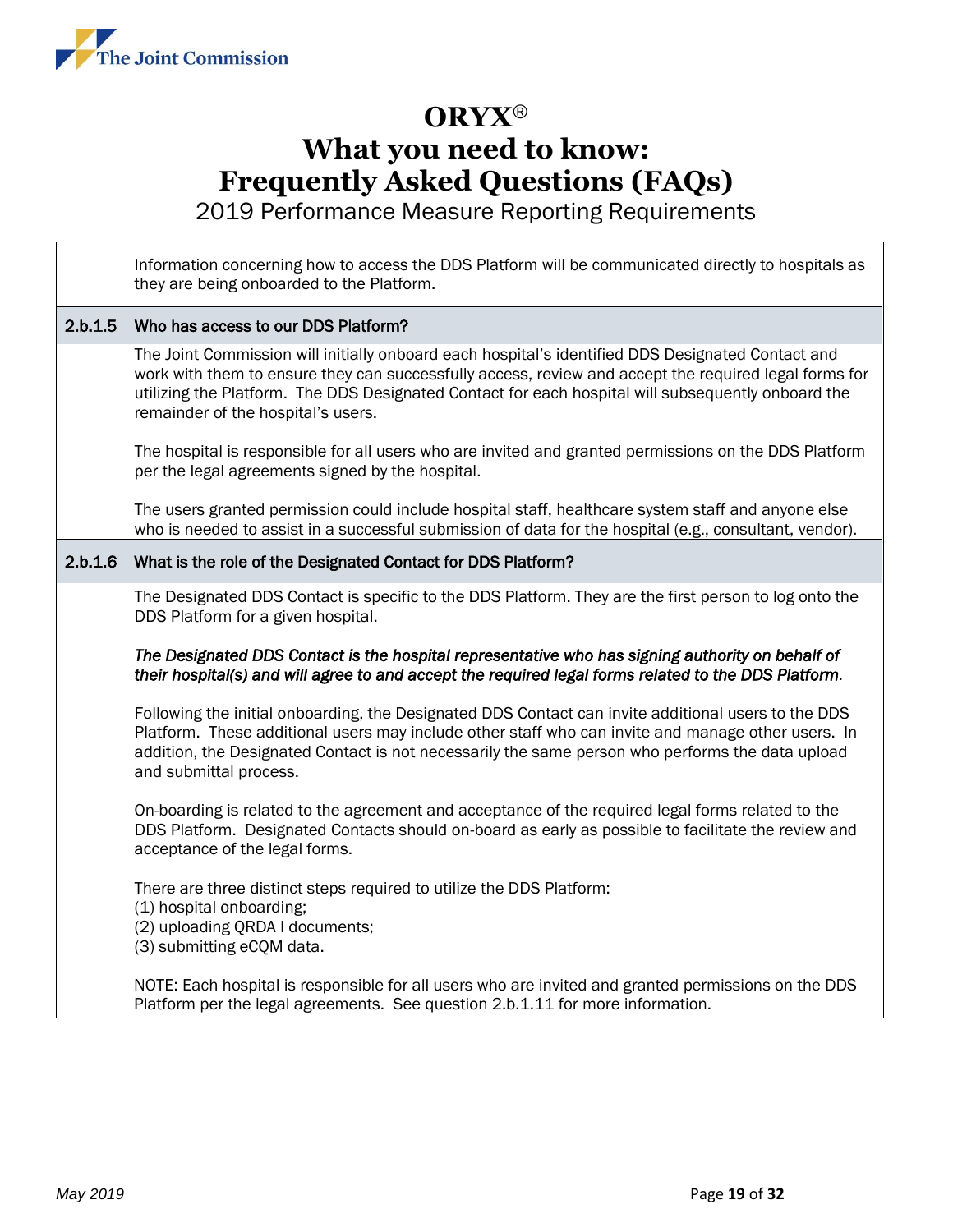

| 2.b.1.7  | What is the difference between the three distinct steps required to utilize the DDS Platform:<br>(1) hospital onboarding;<br>(2) uploading QRDA I documents;<br>(3) submitting eCQM data.                                                                                                                                                                                                                                                                                               |
|----------|-----------------------------------------------------------------------------------------------------------------------------------------------------------------------------------------------------------------------------------------------------------------------------------------------------------------------------------------------------------------------------------------------------------------------------------------------------------------------------------------|
|          | (1) Hospital onboarding is performed by the Designated Contact where they agree and accept of the<br>required legal forms to utilize the DDS Platform.                                                                                                                                                                                                                                                                                                                                  |
|          | (2) Uploading QRDA I documents includes the ability to upload the hospital's QRDA I document,<br>review any errors or warning messages that are generated, and analyze measure results. At this<br>point, the QRDA I documents are loaded into the hospital's workspace and provides the capability to<br>correct QRDA I format issues and patient data issues before the measures are submitted to The<br>Joint Commission. The Upload step may occur multiple times prior submission. |
|          | (3) Submitting eCQM data is a separate step from Uploading data to the DDS Platform. By<br>separating the Upload and Submit steps, The Joint Commission is allowing hospitals the opportunity<br>to review their uploaded documents and measure results prior to submitting their data. The<br>Submission step occurs once before the submission deadline.                                                                                                                              |
| 2.b.1.8  | May a hospital invite an external user (e.g., vendor or consultant) to assist them on the DDS<br>Platform?                                                                                                                                                                                                                                                                                                                                                                              |
|          | Hospital staff using the Joint Commission's DDS Platform can grant external user permissions to<br>assist with functionality such as uploading QRDA I documents or the data verification process (e.g.,<br>correct QRDA I generation based on error/warnings, review measure results and rates to assist with<br>data mapping issues).                                                                                                                                                  |
|          | Hospital staff using the Joint Commission's DDS Platform are responsible for the data<br>$\bullet$<br>submission process and the relationships with users on the DDS Platform. Note: The Joint<br>Commission no longer has any contracts with ORYX eCQM vendors.                                                                                                                                                                                                                        |
| 2.b.1.9  | Is the Designated Contact the ORYX Contact?                                                                                                                                                                                                                                                                                                                                                                                                                                             |
|          | The Designated DDS Contact is specific to the DDS Platform and may or may not be the same as the<br>hospital's ORYX Contact. A different Designated DDS Contact will not change or impact the ORYX<br>Contact on Joint Commission Connect.                                                                                                                                                                                                                                              |
| 2.b.1.10 | I'm the ORYX Contact, but not the Designated Contact for DDS. How do I inform The Joint<br>Commission who the Designated Contact is?                                                                                                                                                                                                                                                                                                                                                    |
|          | Organizations will be provided an opportunity to update their Designated Contact during the<br>onboarding process. If at a later date an organization needs to modify the Designated Contact again,<br>, please contact the Joint Commission as soon as possible to provide the via the<br>hcooryx@jointcommission.org. In the email subject line, include: DDS Participant and your hospital's<br>HCO ID#.                                                                             |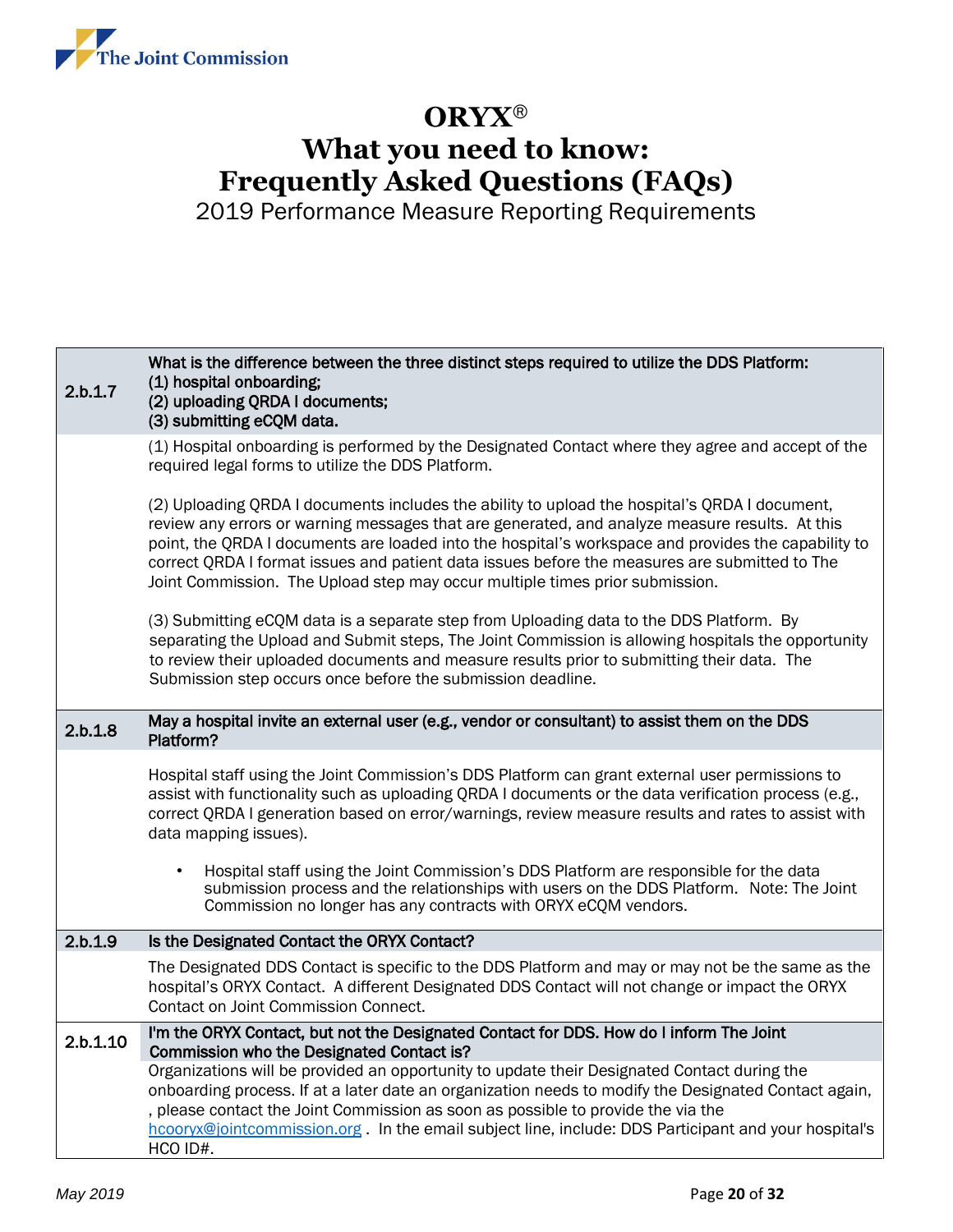

| 2.b.1.11 | What are the legal documents on the Direct Data Submission (DDS) Platform that must be agreed to<br>before accessing the Platform?                                                                                                                                                                                                                                         |
|----------|----------------------------------------------------------------------------------------------------------------------------------------------------------------------------------------------------------------------------------------------------------------------------------------------------------------------------------------------------------------------------|
|          | The Designated Contact for each hospital reads and agrees to the<br>1. Business Associate Agreement (BAA) with Apervita<br>2. End User License Agreement (EULA) with The Joint Commission establishing the right to use the<br>DD Platform.                                                                                                                                |
|          | The Designated Contact must be a hospital representative who has signing authority on behalf of<br>their hospital(s) and is authorized to agree to and accept the required legal forms related to the DDS<br>Platform.                                                                                                                                                     |
|          | Note: Designated Contacts who will be signing for multiple hospitals must individually sign the BAA<br>and EULA document for each hospital.                                                                                                                                                                                                                                |
|          | In addition, all users, as part of the privacy and security process, will read and agree to the<br>Platform's Terms of Service (ToS) during their registration process. The ToS defines the rules which<br>users must agree to abide by to use the DD Platform. This document is signed once by the user.                                                                  |
| 2.b.1.12 | My hospital is new to the DDS Platform. As the Designated Contact, when do I get my invitation to<br>access the Platform?                                                                                                                                                                                                                                                  |
|          | New hospitals will be onboarded weekly between May 2019 and December 2020. Organizations<br>must notify us no later than end of business the Friday before their preferred onboarding week.<br>Invites to access the platform will be sent by close of business the following Monday except in the<br>case of holidays, whereupon they will be sent the following Tuesday. |
|          | Additional information regarding this process is available on our website:<br>https://www.jointcommission.org/measurement                                                                                                                                                                                                                                                  |
| 2.b.1.13 | My hospital used the DDS Platform to submit CY 2018 data. When will I get my CY 2019 Platform<br>invitation?                                                                                                                                                                                                                                                               |
|          | Hospital staff that had access to the CY 2018 DDS Platform as of 3/15/2019, should have received<br>correspondence mid-April providing information on how to access the CY 2019 Platform. If you<br>cannot find this communication, please contact hcooryx@jointcommission.org for assistance.                                                                             |
|          | Hospital staff that did not have access to the CY 2018 DDS Platform as of mid-April2019 must have<br>the hospital staff with Invite & Manager User functionality invite them to the hospital's CY 2019<br>Platform.                                                                                                                                                        |
| 2.b.1.14 | We have multiple hospitals, and some used the CY 2018 DDS Platform. How do we enroll additional<br>hospitals for CY 2019 data submission via the DDS Platform?                                                                                                                                                                                                             |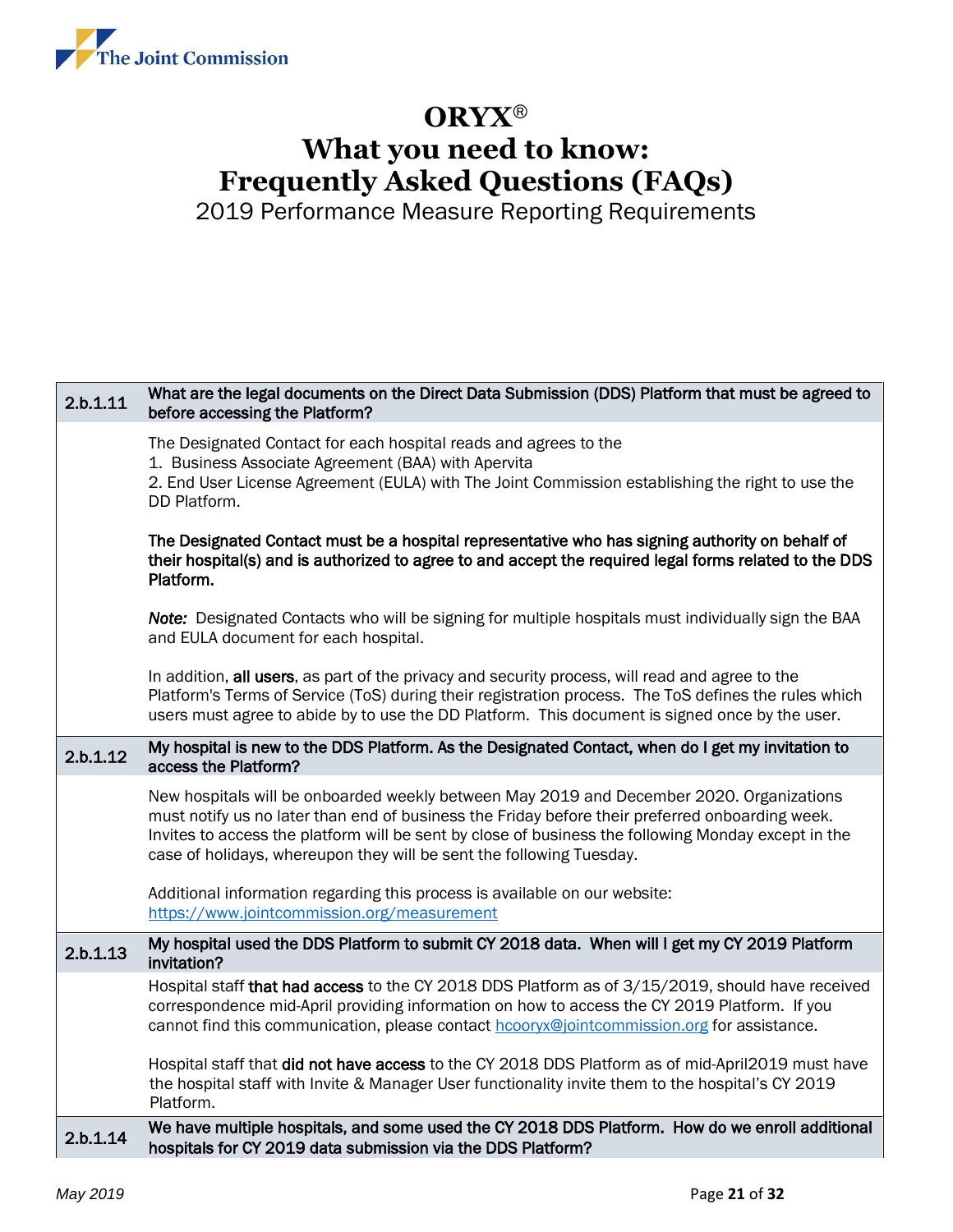

2019 Performance Measure Reporting Requirements

Each hospital that did not participate in direct data submission for CY 2018 must go through the

|          | onboarding process for CY 2019.                                                                                                                                                                                                                                                                                                                                                                                                                                                                                                                                                                                                                                                                                                                                                                                                                                                                                                                                                                                         |
|----------|-------------------------------------------------------------------------------------------------------------------------------------------------------------------------------------------------------------------------------------------------------------------------------------------------------------------------------------------------------------------------------------------------------------------------------------------------------------------------------------------------------------------------------------------------------------------------------------------------------------------------------------------------------------------------------------------------------------------------------------------------------------------------------------------------------------------------------------------------------------------------------------------------------------------------------------------------------------------------------------------------------------------------|
| 2.b.1.15 | Does a Designated Contact need multiple sign-on's to onboard more than one hospital?                                                                                                                                                                                                                                                                                                                                                                                                                                                                                                                                                                                                                                                                                                                                                                                                                                                                                                                                    |
|          | Designated Contacts with responsibility for multiple hospitals (i.e., a Super User) will utilize the same<br>login / password to onboard all hospitals. "Super Users" will be able to "switch" within the Platform<br>between hospitals to perform other activities without having to logout.                                                                                                                                                                                                                                                                                                                                                                                                                                                                                                                                                                                                                                                                                                                           |
| 2.b.1.16 | How does a Designated Contact for multiple hospitals complete the onboarding process?                                                                                                                                                                                                                                                                                                                                                                                                                                                                                                                                                                                                                                                                                                                                                                                                                                                                                                                                   |
|          | The Designated Contact will select one of the onboarding emails they have received from<br>@apervita.com for their specific hospitals and will login.<br>Designated Contacts that are not already a DDS Platform user will be required to create their<br>login and password prior to onboarding their first hospital.<br>Designated Contacts that are already a DDS Platform user will access the Platform using their<br>$\bullet$<br>existing login and password.<br>After agreeing and accepting the required legal forms related to the DDS Platform for the selected<br>hospital, the Designated Contact should remain logged in. The purpose of remaining logged is to<br>simplify the process of onboarding the remaining hospitals.<br>The Designated Contact will select each onboarding email (one for each hospital) and agree and<br>$\bullet$<br>accept the required legal forms for each hospital.<br>If the Designated Contact logs out of the DDS Platform, they will be prompted to log back in,<br>٠ |
|          | using the login/password previously created, when they begin onboarding their remaining<br>hospitals.                                                                                                                                                                                                                                                                                                                                                                                                                                                                                                                                                                                                                                                                                                                                                                                                                                                                                                                   |
|          | Note: Once onboarding of multiple hospitals has been completed, Designated Contacts are now<br>"super users" and will be able to "switch" within the Platform between these hospitals to perform<br>other activities without having to logout.                                                                                                                                                                                                                                                                                                                                                                                                                                                                                                                                                                                                                                                                                                                                                                          |
| 2.b.1.17 | Does the DDS Platform support submission of chart-abstracted data to The Joint Commission?                                                                                                                                                                                                                                                                                                                                                                                                                                                                                                                                                                                                                                                                                                                                                                                                                                                                                                                              |
|          | Not this time. The DDS Platform currently only supports eCQMs and cannot accept the chart-<br>abstracted data.                                                                                                                                                                                                                                                                                                                                                                                                                                                                                                                                                                                                                                                                                                                                                                                                                                                                                                          |
| 2.b.1.18 | Does Apervita charge a fee?                                                                                                                                                                                                                                                                                                                                                                                                                                                                                                                                                                                                                                                                                                                                                                                                                                                                                                                                                                                             |
|          | Apervita does not charge any fees to the hospitals for direct data submission. Any payment<br>obligation or billing statements in Apervita's Terms of Service do not apply to hospitals participating<br>in the Joint Commission's Direct Data Submission (DDS) Platform.                                                                                                                                                                                                                                                                                                                                                                                                                                                                                                                                                                                                                                                                                                                                               |
| 2.b.1.19 | If we have chosen our eCQM's already, we can change them when we actually submit data on the<br>Platform and you will consider those our choice at that time?                                                                                                                                                                                                                                                                                                                                                                                                                                                                                                                                                                                                                                                                                                                                                                                                                                                           |
|          | As the data submitter, you directly manage the eCQMs being submitted to The Joint Commission<br>directly within the DDS platform. To update The Joint Commission's list of expected measures for the<br>hospital: Use the checkbox for the eCQMs for the appropriate quarter on the "Submit Data" Screen<br>and complete the submission steps.                                                                                                                                                                                                                                                                                                                                                                                                                                                                                                                                                                                                                                                                          |
|          |                                                                                                                                                                                                                                                                                                                                                                                                                                                                                                                                                                                                                                                                                                                                                                                                                                                                                                                                                                                                                         |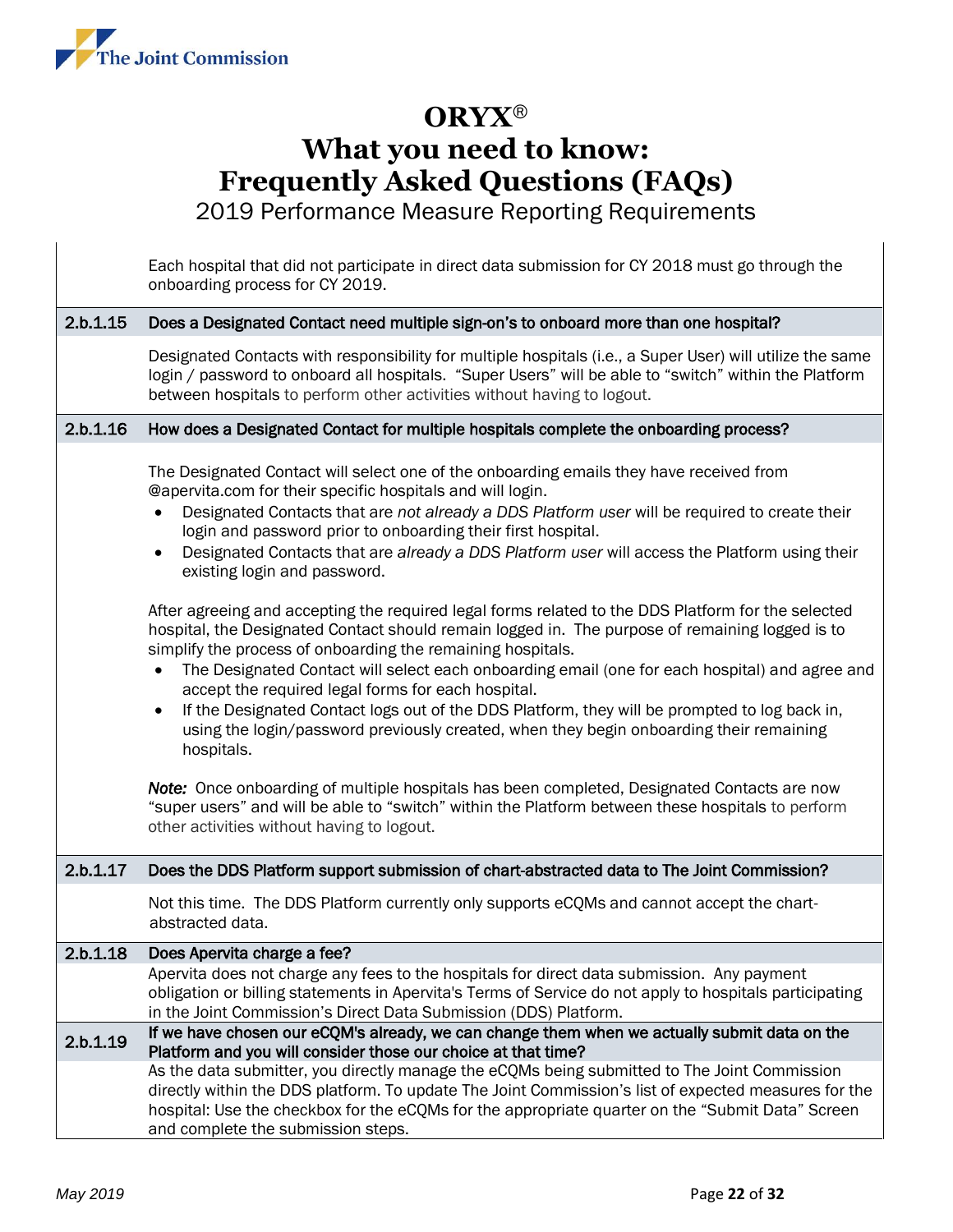

2019 Performance Measure Reporting Requirements

2.b.1.20 Do you have to submit the same quarter of data to the Joint Commission as you do for the CMS Hospital Inpatient Quality Reporting (IQR) Program and the Medicare Promoting Interoperability Program (previously known as the Medicare EHR Incentive Program)? Both CMS and Joint Commission require reporting for at least one self-selected quarter (Q) of 2019 data (Q1, Q2, Q3, or Q4). The quarters submitted to Joint Commission and CMS can be different, as can the eCQMs selected.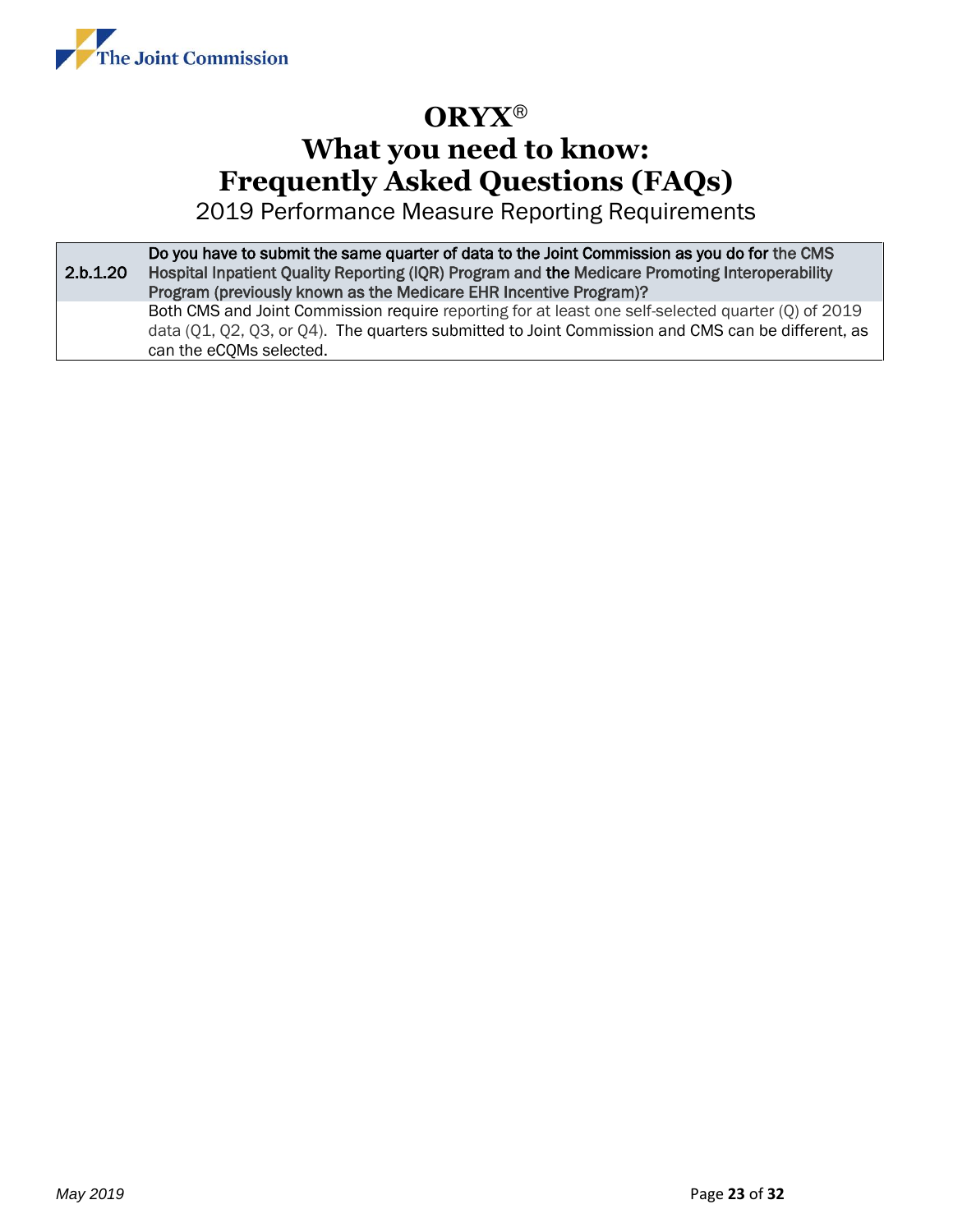

2019 Performance Measure Reporting Requirements

#### **2. ELECTRONIC CLINICAL QUALITY MEASURES (EC[QM](#page-0-0)S)** Back ∌

<span id="page-23-0"></span>B. DIRECT DATA SUBMISSION (DDS) EDUCATION, TECHNICAL INFORMATION, AND USING THE PLATFORM

#### 2.b.2.1 Where is information available to get an overview of DDS Platform?

See the April 23 2019 Pioneers in Quality™ webinar "2019 eCQM Direct Data Submission for All Hospitals: Transitioning to the Direct Data Submission Platform" " available at <https://www.jointcommission.org/measurement/pioneers-in-quality>

#### 2.b.2.2 As a DDS Platform user, is there education on how to use the Platform?

During the onboarding process, hospitals will be provided with access to a series of self-directed webinars. In addition, the DDS Platform contains help documentation and the ability to ask questions.

The Joint Commission conducts monthly DDS "Office Hours". Content includes tips for successful use of the DD Platform and frequently asked questions. The webinars are staffed by The Joint Commission and Apervita staff to answer questions for hospitals.

#### 2.b.2.3 As a user of the DDS Platform, what browser do I need?

Hospitals need to ensure they use a supported internet browser version to be able to use the DDS Platform.

| <b>Browser</b>    | Supported Version(s)                             |
|-------------------|--------------------------------------------------|
| Internet Explorer | Version 11 (Supported on Windows 7, 8.1, and 10) |
| Microsoft Edge    | 41.16299.15.0 and above                          |
| Google Chrome     | 61.0.3163.100 (Official Build) and above         |
| Firefox           | 52.0.2. and above                                |
| Safari (on Mac)   | 10.1.1 (12603.2.4) and above                     |

Please note: If you are not using one of the supported browser/version on the computer(s) for use with the Joint Commission's DDS Platform, please work with your internal information systems staff to download or upgrade to one of the browser/version listed. If you elect not to use a supported browser/version, you may not be able to log into the DDS Platform. Browsers should be configured to enable JavaScript.

#### 2.b.2.4 Does the DDS Platform provide a trial/test capability?

The DDS Platform does not utilize the concept of separate Production and Trial data upload. Rather, when a hospital uploads their data onto the DDS Platform, the data are loaded into their individual workspace. Hospital staff can then use additional portions of the DDS Platform to evaluate the completeness and accuracy of their data. Once a hospital is satisfied that the data within their workspace is ready to be submitted as Production data to The Joint Commission, the hospital will utilize functionality within the DDS Platform to submit their data.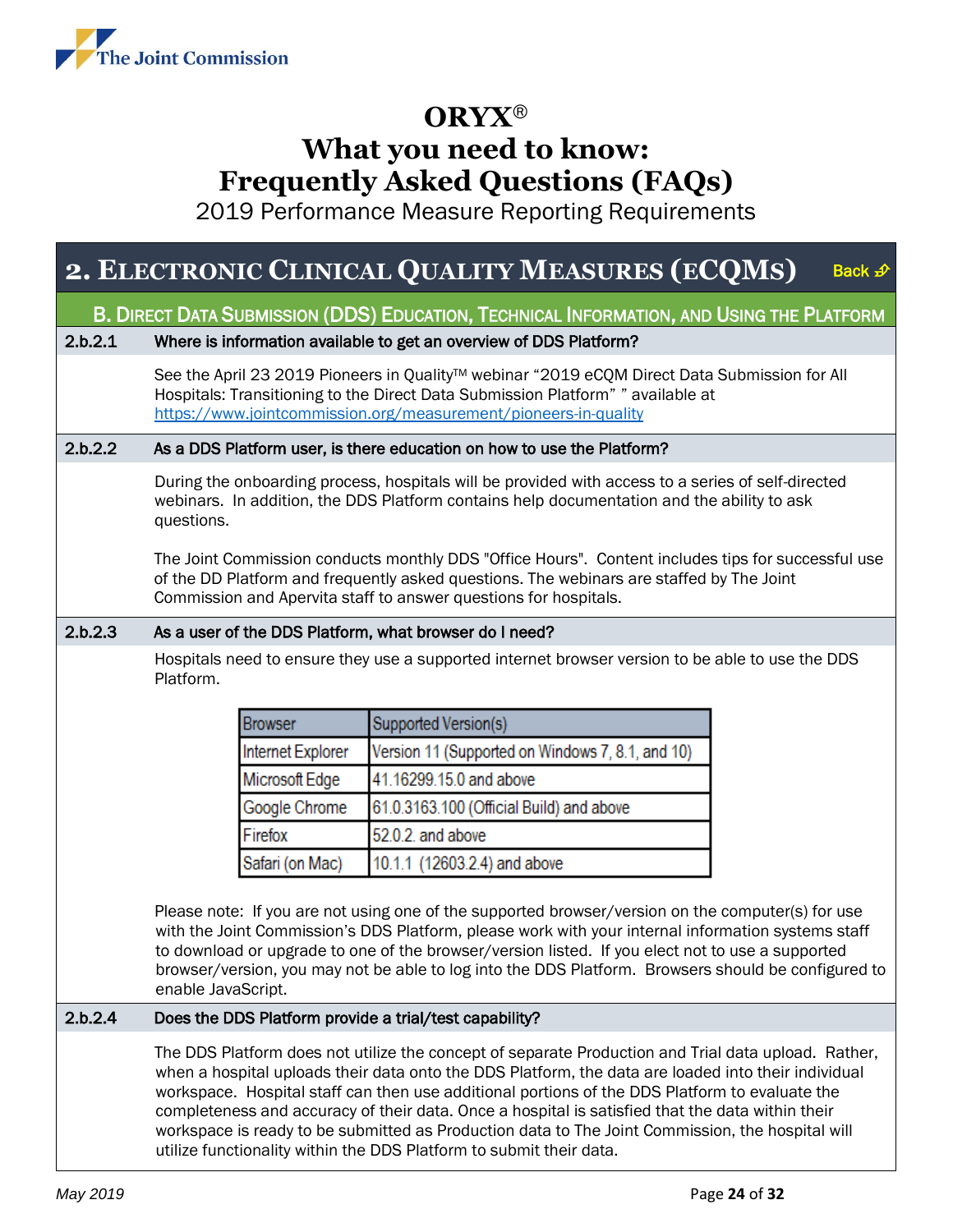

2019 Performance Measure Reporting Requirements

| 2.b.2.5 | Can vendors have access to the DDS Platform to test their QRDA I documents so they may address<br>potential errors?                                                                                                                                                                                                                                                                      |                                                                                                                                                                                                                                                                                                                                                                                                                                                                                                                                                                                                                                                                                                                                                                                                                                                                                                                                                                                                                                                                                                                                           |  |  |  |  |
|---------|------------------------------------------------------------------------------------------------------------------------------------------------------------------------------------------------------------------------------------------------------------------------------------------------------------------------------------------------------------------------------------------|-------------------------------------------------------------------------------------------------------------------------------------------------------------------------------------------------------------------------------------------------------------------------------------------------------------------------------------------------------------------------------------------------------------------------------------------------------------------------------------------------------------------------------------------------------------------------------------------------------------------------------------------------------------------------------------------------------------------------------------------------------------------------------------------------------------------------------------------------------------------------------------------------------------------------------------------------------------------------------------------------------------------------------------------------------------------------------------------------------------------------------------------|--|--|--|--|
|         | vendors<br>would be provided to the hospital should they submit the same question.                                                                                                                                                                                                                                                                                                       | Hospital staff using the Joint Commission's DDS Platform can grant external user permissions to<br>assist with functionality such as uploading QRDA I documents or the data verification process (e.g.,<br>correct QRDA I generation based on error/warnings, review measure results and rates to assist with<br>data mapping issues). However, The Joint Commission is not providing a separate workspace to any<br>vendor or consultant. Instead, we are instructing all vendors/consultants to work with their clients to<br>test changes to their QRDA-I document generation software. Hospital staff using the Joint<br>Commission's DDS Platform are responsible for the data submission process and the relationships<br>with users on the DDS Platform. The Joint Commission no longer has any contracts with ORYX eCQM<br>In addition, we are requesting that vendor/consultant staff who have been onboarded utilize the<br>"Create DDS Platform Support Ticket" function from within the hospital's workspace that is being<br>used for "testing" purposes to ensure that the response to their questions are the same as what |  |  |  |  |
| 2.b.2.6 | What security measures are in place on the DDS Platform?                                                                                                                                                                                                                                                                                                                                 |                                                                                                                                                                                                                                                                                                                                                                                                                                                                                                                                                                                                                                                                                                                                                                                                                                                                                                                                                                                                                                                                                                                                           |  |  |  |  |
|         | In working with Apervita, The Joint Commission has completed a rigorous evaluation process of the<br>privacy and security components of the technology to ensure the DDS Platform meets privacy and<br>security standards. A high-level summary of the privacy and security of the DDS Platform includes:<br>Apervita<br>Designed Ground-up for Healthcare to be Safe, Secure, & Private |                                                                                                                                                                                                                                                                                                                                                                                                                                                                                                                                                                                                                                                                                                                                                                                                                                                                                                                                                                                                                                                                                                                                           |  |  |  |  |
|         | US HIPAA / HITECH 5010 Compliant & Audited<br>(Semel Consulting, June 2016)                                                                                                                                                                                                                                                                                                              | Private, secure servers in a private network                                                                                                                                                                                                                                                                                                                                                                                                                                                                                                                                                                                                                                                                                                                                                                                                                                                                                                                                                                                                                                                                                              |  |  |  |  |
|         | ISO/IEC 27001:2013 Certified<br>(DNV GL Business Assurance, May 2017)                                                                                                                                                                                                                                                                                                                    | Full Data Encryption. in flight and at rest,<br>using most recent encryption standards                                                                                                                                                                                                                                                                                                                                                                                                                                                                                                                                                                                                                                                                                                                                                                                                                                                                                                                                                                                                                                                    |  |  |  |  |
|         | SOC1, SOC2, SOC3, SSAE16 Compliant AWS laaS<br>(Ernst & Young, October 2016)                                                                                                                                                                                                                                                                                                             | 2-factor Authentication (native and third-<br>party - Duo), Full Audit Trail                                                                                                                                                                                                                                                                                                                                                                                                                                                                                                                                                                                                                                                                                                                                                                                                                                                                                                                                                                                                                                                              |  |  |  |  |
|         | Penetration testing of Platform & Corporate<br>Networks; Application Blackbox Assessment<br>(Cisco/Neohapsis, March 2017)                                                                                                                                                                                                                                                                | Multi-site (at least three) replicated and<br>resilient in independent Availability Zones                                                                                                                                                                                                                                                                                                                                                                                                                                                                                                                                                                                                                                                                                                                                                                                                                                                                                                                                                                                                                                                 |  |  |  |  |
|         | Security Architecture & Design Review<br>(Six Nines, December 2016)                                                                                                                                                                                                                                                                                                                      | Intrusion Detection & Prevention                                                                                                                                                                                                                                                                                                                                                                                                                                                                                                                                                                                                                                                                                                                                                                                                                                                                                                                                                                                                                                                                                                          |  |  |  |  |
|         |                                                                                                                                                                                                                                                                                                                                                                                          | Chief Information Security Officer                                                                                                                                                                                                                                                                                                                                                                                                                                                                                                                                                                                                                                                                                                                                                                                                                                                                                                                                                                                                                                                                                                        |  |  |  |  |
|         |                                                                                                                                                                                                                                                                                                                                                                                          | Additional details regarding the compliance of the privacy and security standards is available in the                                                                                                                                                                                                                                                                                                                                                                                                                                                                                                                                                                                                                                                                                                                                                                                                                                                                                                                                                                                                                                     |  |  |  |  |

Legal section of the DDS Platform.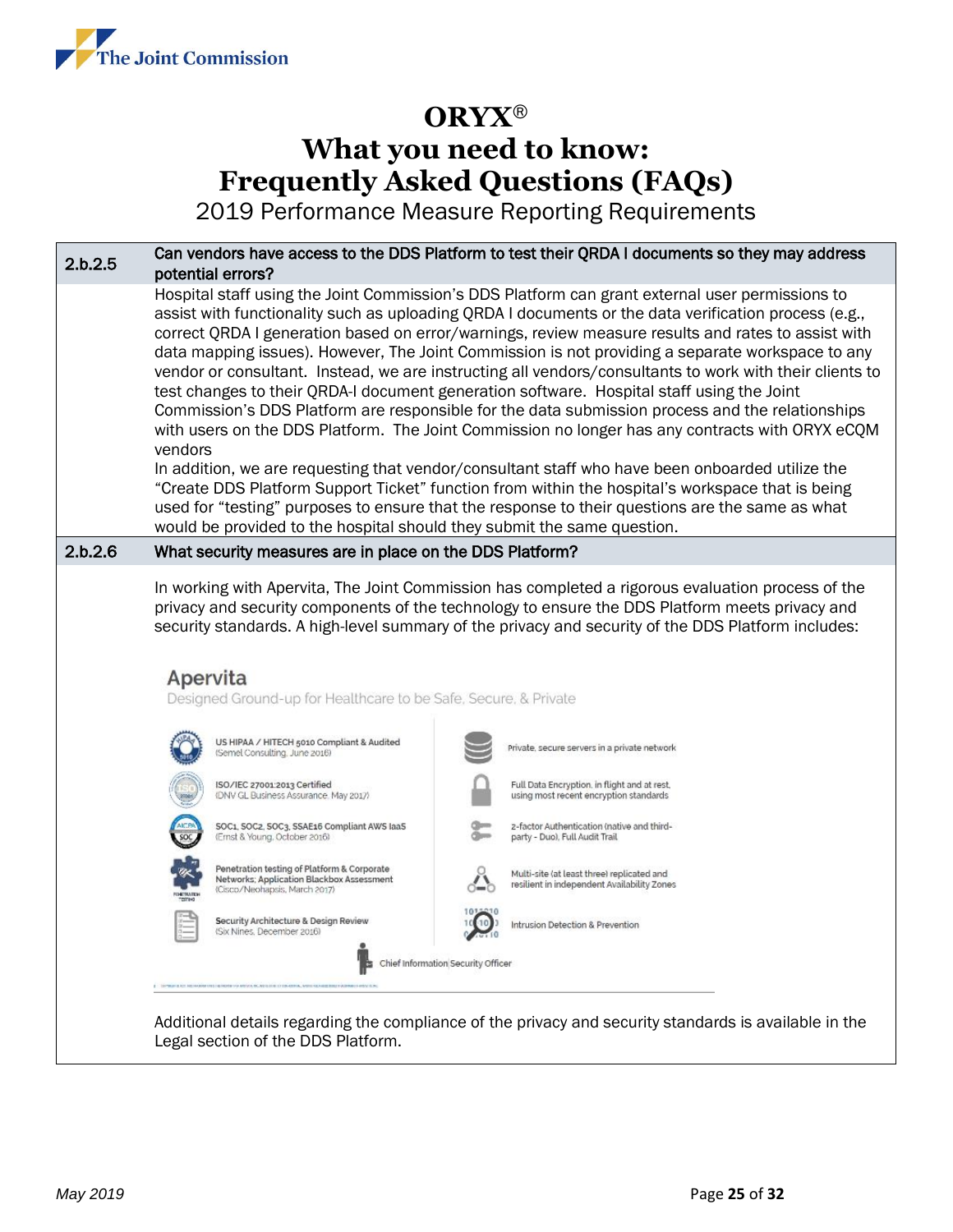

| 2.b.2.7  | What is "Two Factor Authentication"?                                                                                                                                                                                                                                                                                                                                                                                                                                                                                                                                                                                                                                                                                                                                       |
|----------|----------------------------------------------------------------------------------------------------------------------------------------------------------------------------------------------------------------------------------------------------------------------------------------------------------------------------------------------------------------------------------------------------------------------------------------------------------------------------------------------------------------------------------------------------------------------------------------------------------------------------------------------------------------------------------------------------------------------------------------------------------------------------|
|          | The DDS Platform utilizes "Two Factor Authentication" as an extra layer of security beyond a<br>password and username. Two Factor Authentication requires the user to have a piece of information<br>only they should know or have immediately at hand. The piece of information is a code that is sent to<br>the registrant's cell phone. Once the code is received via text, it is entered into the appropriate field<br>on the DDS Platform's registration form. Registration can then proceed with the completion of<br>additional key fields. Upon the first login to the Platform, and periodically (every 90 days), the user is<br>prompted to enter a new security code which is received via text, as part of the continued two factor<br>authentication process. |
| 2.b.2.8  | Will we send you the same QRDA I documents that we send to CMS?                                                                                                                                                                                                                                                                                                                                                                                                                                                                                                                                                                                                                                                                                                            |
|          | The DDS Platform has been implemented to accept the same QRDA I documents that are submitted<br>to CMS.                                                                                                                                                                                                                                                                                                                                                                                                                                                                                                                                                                                                                                                                    |
|          | Please see Attachment A -CY 2019 eCQM Versions, HL7 Standards, and CMS Implementation<br>Guides below for specific eCQM versions, HL7 standards, and guides that must be used for CY 2019<br>reporting.                                                                                                                                                                                                                                                                                                                                                                                                                                                                                                                                                                    |
| 2.b.2.9  | Should we run the QRDA I document through the CMS PSVA tool 1st?                                                                                                                                                                                                                                                                                                                                                                                                                                                                                                                                                                                                                                                                                                           |
|          | The DDS Platform provides tools to assist hospitals in both identifying QRDA I document errors and in<br>drilling down into the QRDA I XML structure to identify how to correct the issue.                                                                                                                                                                                                                                                                                                                                                                                                                                                                                                                                                                                 |
| 2.b.2.10 | Is there an acceptable number or percentage of QRDA I document rejections when submitting to the<br><b>DDS Platform?</b>                                                                                                                                                                                                                                                                                                                                                                                                                                                                                                                                                                                                                                                   |
|          | For CY2019, there is no acceptable number or percentage of QRDA I document rejections that must<br>be met to submit data directly to The Joint Commission. We encourage hospitals to submit all their<br>eCQM data, even if they have concerns that it will be rejected. This will facilitate the hospital's<br>learning about the DDS Platform's tools to assist in researching and correcting QRDA I issues and the<br>Joint Commission's learning about the types of issues still occurring in the field as it relates to<br>eCQMs.                                                                                                                                                                                                                                     |
| 2.b.2.11 | If QRDA I document(s) are rejected, do you need to resubmit the complete zip file or just the<br>corrected QRDA I document(s)?                                                                                                                                                                                                                                                                                                                                                                                                                                                                                                                                                                                                                                             |
|          | QRDA I documents that are rejected have not been processed against the eCQM logic. Hospitals may<br>resubmit a zip file containing only those QRDA I documents that were rejected. If only one document<br>needs to be resubmitted, it must still be zipped. The DDS Platform currently does not accept<br>individual QRDA I XML documents, all documents must be zipped.                                                                                                                                                                                                                                                                                                                                                                                                  |
| 2.b.2.12 | How soon can CY 2019 eCQM data be submitted?                                                                                                                                                                                                                                                                                                                                                                                                                                                                                                                                                                                                                                                                                                                               |
|          | eCQM data may be upload QRDA I documents as soon as The Joint Commission has onboarded your<br>hospital to the DDS Platform. To upload data, the entire calendar quarter must available.                                                                                                                                                                                                                                                                                                                                                                                                                                                                                                                                                                                   |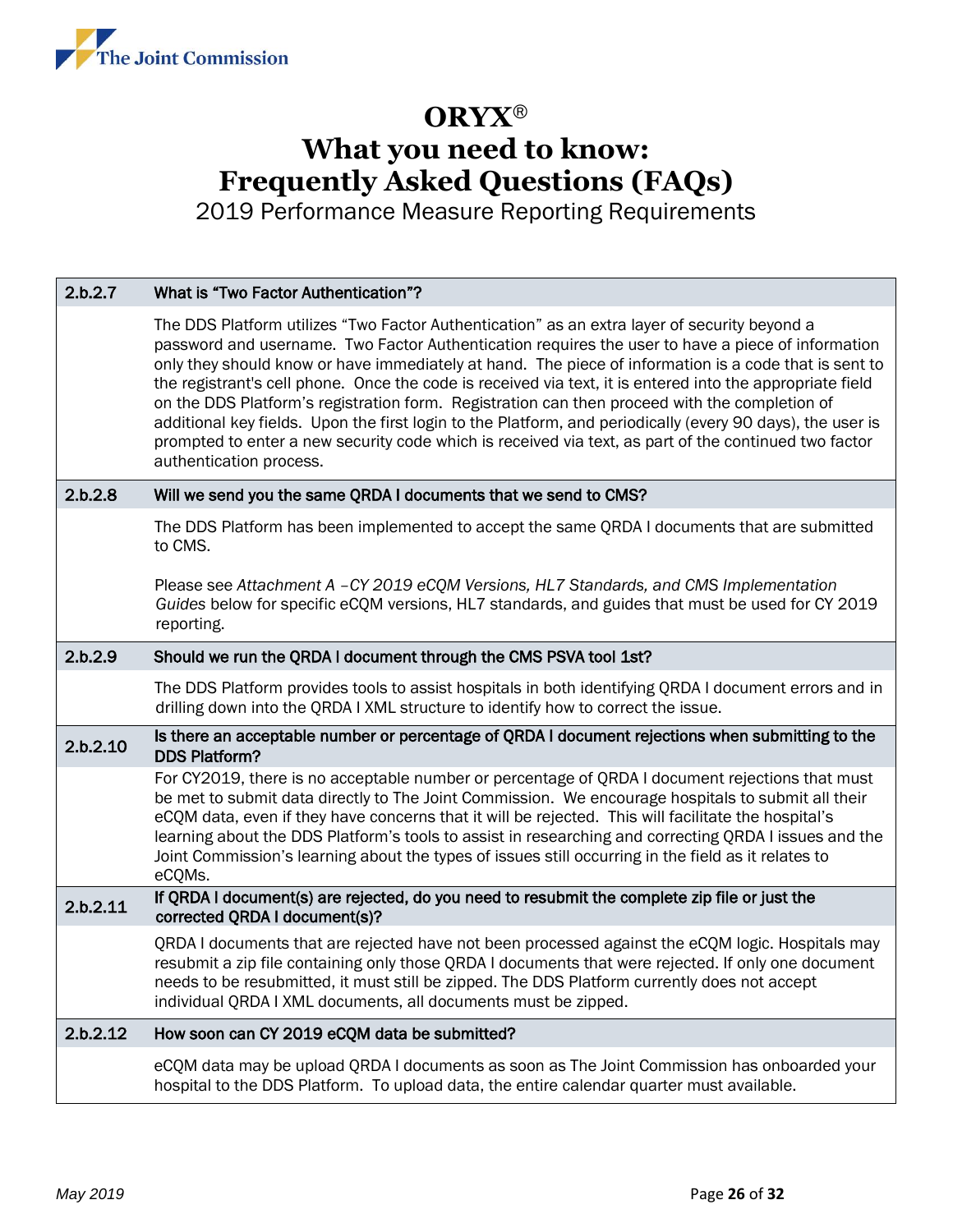<span id="page-26-0"></span>

| 3.         | <b>CERTIFICATION STANDARDIZED MEASURES</b><br>Back $\mathcal{D}$                                                                                                                                                                                                                                                              |
|------------|-------------------------------------------------------------------------------------------------------------------------------------------------------------------------------------------------------------------------------------------------------------------------------------------------------------------------------|
| A. GENERAL |                                                                                                                                                                                                                                                                                                                               |
| 3.a.1      | For what certification programs may hospitals use an ORYX vendor to submit standardized measure<br>data?                                                                                                                                                                                                                      |
|            | Hospitals may utilize an ORYX vendor to submit their standardized chart-abstracted data for the<br>following certification programs: Acute Stroke Ready Hospital (ASRH), Primary Stroke Center (PSC),<br>Thrombectomy-capable Stroke Center (TSC), Advanced Comprehensive Stroke Center (CSC-A), and<br>Perinatal Care (PNC). |
| 3.a.2      | We are a certified Stroke Center. What are our measure requirements for certification?                                                                                                                                                                                                                                        |
|            | Based on your Stroke Center certification program (i.e., ASRH, PSC, TSC, CSC-A), your hospital will<br>collect and report data on the chart-abstracted measures required by the program. See Attachment B<br>- Standardized Performance Measures for Certification.                                                           |
| 3.a.3      | If a hospital reports the PC chart-abstracted measures for ORYX reporting purposes, can the hospital<br>utilize an ORYX vendor to submit their PC data for Perinatal Care certification purposes?                                                                                                                             |
|            | Hospitals choosing to have a vendor submit their PC data for certification purposes must utilize the<br>same ORYX vendor to report on the PC measures to meet both their accreditation and certification<br>requirements.                                                                                                     |
|            | While hospitals are required to utilize an ORYX vendor for submitting their PC data for accreditation<br>purposes, they may choose to self-report their certification PC data via CMIP.                                                                                                                                       |
| 3.a.4      | For certification purposes, can we use eCQMs?                                                                                                                                                                                                                                                                                 |
|            | There are no eCQMs available for certification program purposes at this time. Data must be reported<br>on the standardized chart-abstracted measures.                                                                                                                                                                         |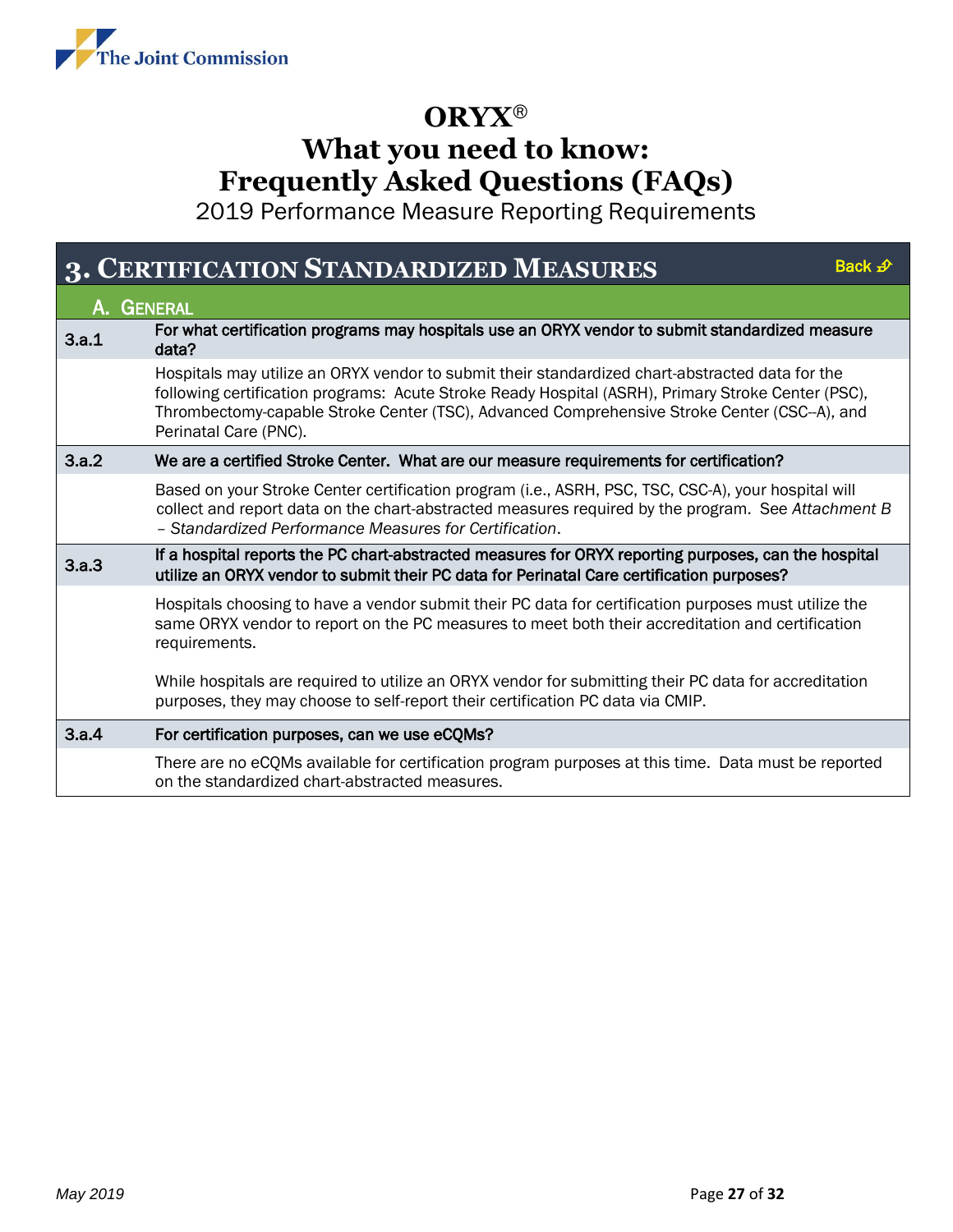<span id="page-27-0"></span>

2019 Performance Measure Reporting Requirements

### **ATTACHMENT A**

[Back](#page-0-0) £

### CY 2019 REPORTING PERIOD ECQM VERSIONS, HL7 STANDARDS, AND CMS IMPLEMENTATION GUIDES

Note: The Joint Commission aligns with CMS on the eCQM version, HL7 standards, and CMS Implementation Guide utilized for the 2019 reporting period. The below documents this alignment.

To access the below eCQM specifications, HL7 standards, and CMS Implementation Guides, please visit CMS/ONC's eCQI Resource Center at [https://ecqi.healthit.gov/.](https://ecqi.healthit.gov/) In addition, the eCQI Resource Center contains documentation designed to assist in reading and understanding the eCQM Specifications, including Implementation Checklists, Guide for Reading eCQMs, eCQM Measure Logic Guidance, Technical Release Notes, and eCQM Flows.

• Please be sure when using the eCQI Resource Center, that you have select the appropriate Reporting Period and click 'Applied'.

| Patients discharged during the calendar year (CY)              | 2019                               |
|----------------------------------------------------------------|------------------------------------|
| eCQM data submission deadline                                  | CMS: 2/29/2020                     |
|                                                                | Joint Commission: 3/16/2020        |
| eCQM Specifications for Eligible Hospitals and Critical Access | May 2018                           |
| Hospitals (posted to eCQI Resource Center)                     |                                    |
| eCQM Value Sets (posted to the Value Set Authority Center -    | September 17, 2018 addendum        |
| VSAC)                                                          | Along with Technical Release notes |
| Technical Release notes (posted to eCQI Resource Center)       | from Sept and Nov 2018             |
| CMS' Quality Data Model (posted to eCQI Resource Center)       | QDM v5.3 Annotated                 |
| HL7 Standards to represent a health quality measure as an      | • HL7 HQMF V3 Normative R1         |
| electronic document (eCQM) (available from HL7)                | • HL7 CQL R1 STU 2                 |
|                                                                | • HL7 V3 IG: CQL-based HQMF R1     |
|                                                                | <b>STU 2.1</b>                     |
| HL7 Standard to report quality measure data (available from    | HL7 QRDA I R1 STU R5               |
| HL7)                                                           |                                    |
| CMS Implementation Guide (IG) for Quality Reporting Document   | CMS ORDA IG 2019 ORDA I HOR        |
| Architecture (QRDA) Category I - Hospital Quality Reporting    |                                    |

#### CY 2019 eCQM Specifications, HL7 Standards, and CMS Implementation Guides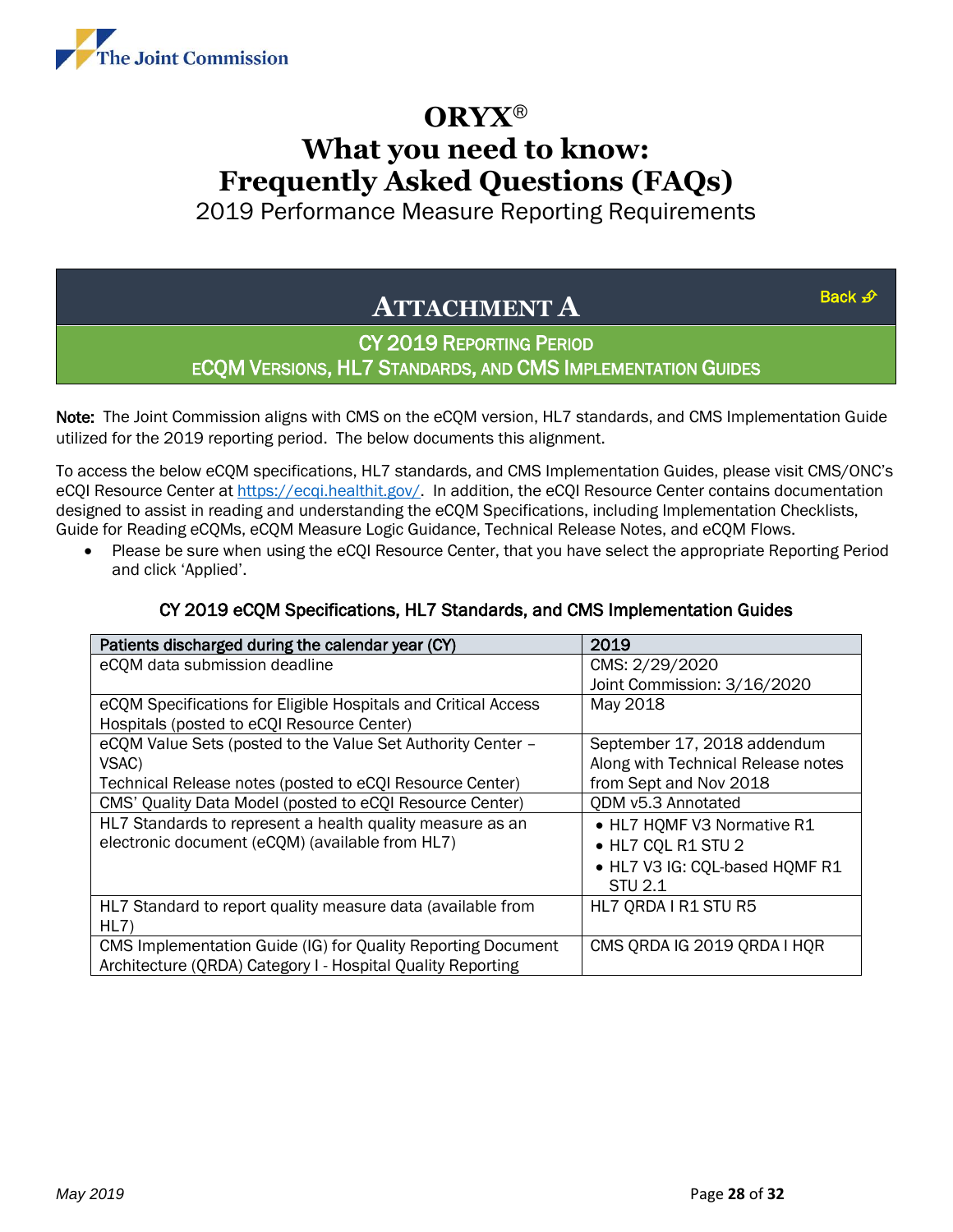

2019 Performance Measure Reporting Requirements

#### \*CY 2019 eCQM ID and Specification Versions for Eligible Hospitals and Critical Access Hospitals

| <b>Measure</b><br>Short<br><b>Name</b> | <b>Measure Name</b>                                                     | <b>CMS eCQM</b><br><b>ID and Version</b> |
|----------------------------------------|-------------------------------------------------------------------------|------------------------------------------|
| eAMI-8a                                | Primary PCI Received Within 90 Minutes of Hospital Arrival              | <b>CMS53v7</b>                           |
| eCAC-3                                 | Home Management Plan of Care Document Given to<br>Patient/Caregiver     | <b>CMS26v6</b>                           |
| $eED-1$                                | Median Time from ED Arrival to ED Departure for Admitted ED<br>Patients | <b>CMS55v7</b>                           |
| eED-2                                  | Admit Decision Time to ED Departure Time for Admitted Patients          | <b>CMS111v7</b>                          |
| eEHDI-1a                               | Hearing Screening Prior to Hospital Discharge                           | <b>CMS31v7</b>                           |
| ePC-01                                 | <b>Elective Delivery</b>                                                | CMS113v7                                 |
| ePC-05                                 | <b>Exclusive Breast Milk Feeding</b>                                    | CMS9v7                                   |
| eSTK-2                                 | Discharged on Antithrombotic Therapy                                    | CMS104v7                                 |
| eSTK-3                                 | Anticoagulation Therapy for Atrial Fibrillation/Flutter                 | <b>CMS71v8</b>                           |
| eSTK-5                                 | Antithrombotic Therapy by End of Hospital Day Two                       | <b>CMS72v7</b>                           |
| eSTK-6                                 | Discharged on Statin Medication                                         | <b>CMS105v7</b>                          |
| eVTE-1                                 | Venous Thromboembolism Prophylaxis                                      | <b>CMS108v7</b>                          |
| eVTE-2                                 | Intensive Care Unit Venous Thromboembolism Prophylaxis                  | <b>CMS190v7</b>                          |

#### *\*Note:*

- For Joint Commission purposes, eSTK-8 (Stroke Education) and eSTK-10 (Assessed for Rehabilitation) were retired effective 1/1/2017 as these two eCQMs have become "check box" measures, and their value has been diminished.
- eED-3 (Median Time from ED Arrival to ED Departure for Discharged ED Patients) is an outpatient measure and not utilized by The Joint Commission.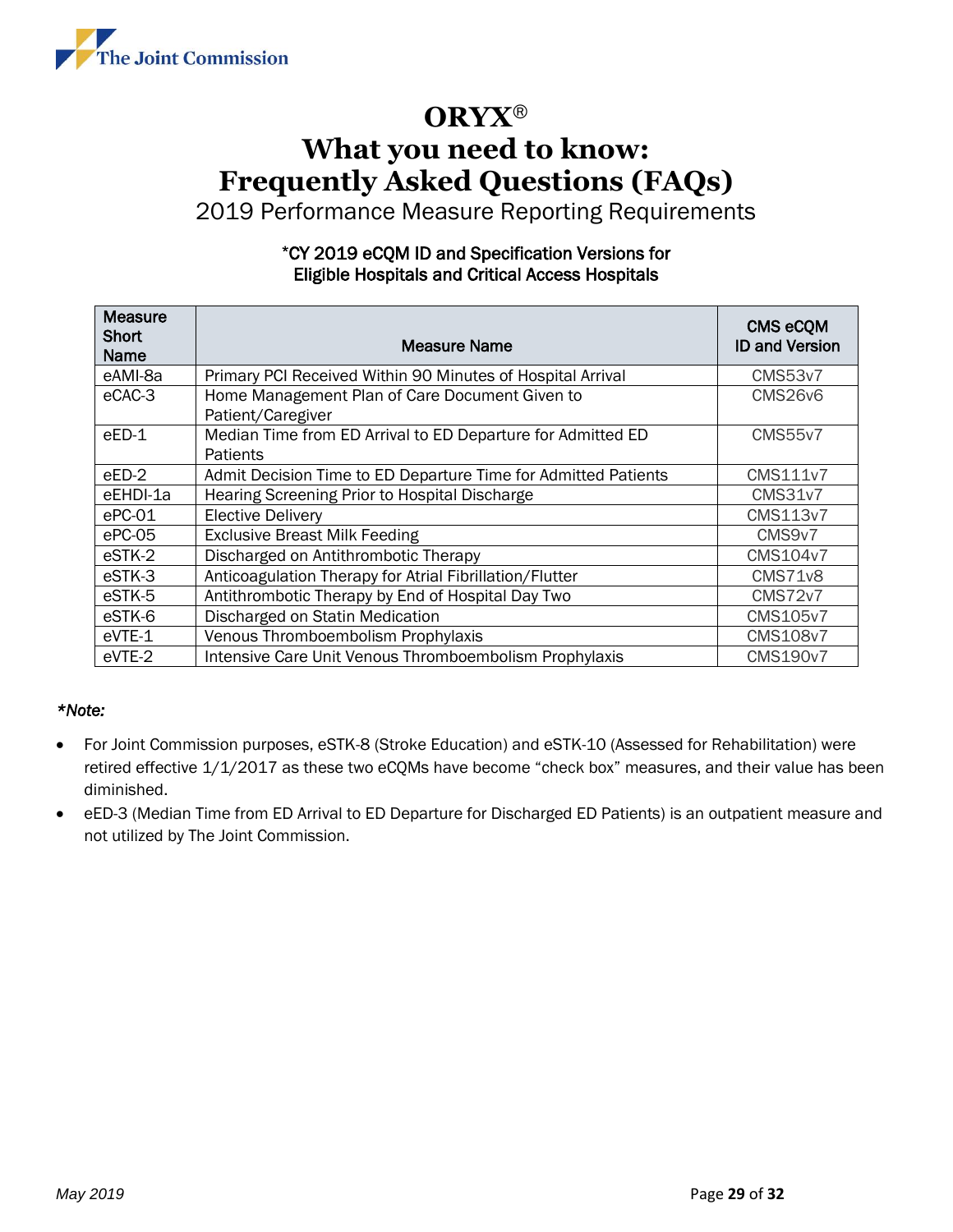<span id="page-29-0"></span>

2019 Performance Measure Reporting Requirements

### **ATTACHMENT B**

[Back](#page-0-0)  $\mathcal{D}$ 

### STANDARDIZED PERFORMANCE MEASURES FOR CERTIFICATION EFFECTIVE WITH 1/1/2019 DISCHARGES

| <b>Measure Description for Specifications</b>                                                                                                                                                                     | <b>Acute Stroke</b><br>Ready<br><b>Hospital</b><br>(ASRH) | <b>Primary Stroke</b><br>Center (PSC) | Thrombectomy<br>-capable<br><b>Stroke Center</b><br>(TSC) | Advanced<br>Comprehensive<br><b>Stroke Center</b><br>$(CSC-A)$ |
|-------------------------------------------------------------------------------------------------------------------------------------------------------------------------------------------------------------------|-----------------------------------------------------------|---------------------------------------|-----------------------------------------------------------|----------------------------------------------------------------|
|                                                                                                                                                                                                                   | <b>Specifications Measure Topic: ASR</b>                  |                                       |                                                           |                                                                |
| ASR-IP-1 Thrombolytic Therapy: Inpatient Admission                                                                                                                                                                | ASR-IP-1<br>Effective<br>7/1/2018                         |                                       |                                                           |                                                                |
| ASR-IP-2 Antithrombotic Therapy By End of Hospital Day 2                                                                                                                                                          | ASR-IP-2<br>Effective<br>7/1/2018                         |                                       |                                                           |                                                                |
| ASR-IP-3 Discharged on Antithrombotic Therapy                                                                                                                                                                     | ASR-IP-3<br>Effective<br>7/1/2018                         |                                       |                                                           |                                                                |
| ASR-OP-1 Thrombolytic Therapy: Drip and Ship                                                                                                                                                                      | ASR-OP-1<br>Effective<br>7/1/2018                         |                                       |                                                           |                                                                |
| ASR-OP-2 Door to Transfer to Another Hospital<br>2a Overall Rate - Overall Rate is not reported<br>2b Hemorrhagic Stroke<br>2c Ischemic Stroke; Drip and Ship<br>2d Ischemic Stroke; No IV t-PA Prior to Transfer | ASR-OP-2b,<br>2c, 2d<br>Effective<br>7/1/2018             |                                       |                                                           |                                                                |
|                                                                                                                                                                                                                   | <b>Specifications Measure Topic: STK</b>                  |                                       |                                                           |                                                                |
| <b>STK-1</b> Venous Thromboembolism (VTE Prophylaxis)<br>Note: Retired from accreditation as of 12/31/2015                                                                                                        |                                                           | <b>STK-1</b><br>Effective<br>1/1/2013 | <b>STK-1</b><br>Effective<br>1/1/2018                     | <b>STK-1</b><br>Effective<br>1/1/2015                          |
| STK-2 Discharged on Antithrombotic Therapy<br>Note: Retired from accreditation as of 12/31/2015                                                                                                                   |                                                           | <b>STK-2</b><br>Effective<br>1/1/2013 | STK-2<br>Effective<br>1/1/2018                            | <b>STK-2</b><br>Effective<br>1/1/2015                          |
| STK-3 Anticoagulation Therapy for Atrial<br>Fibrillation/Flutter<br>Note: Retired from accreditation as of 12/31/2015                                                                                             |                                                           | STK-3<br>Effective<br>1/1/2013        | STK-3<br>Effective<br>1/1/2018                            | STK-3<br>Effective<br>1/1/2015                                 |
| <b>STK-4</b> Thrombolytic Therapy<br>Note: Retired from accreditation as of 12/31/2015                                                                                                                            |                                                           | STK-4<br>Effective<br>1/1/2013        | STK-4<br>Effective<br>1/1/2018                            | STK-4<br>Effective<br>1/1/2015                                 |
| STK-5 Antithrombotic Therapy By End of Hospital Day Two<br>Note: Retired from accreditation as of 12/31/2015                                                                                                      |                                                           | STK-5<br>Effective<br>1/1/2013        | STK-5<br>Effective<br>1/1/2018                            | STK-5<br>Effective<br>1/1/2015                                 |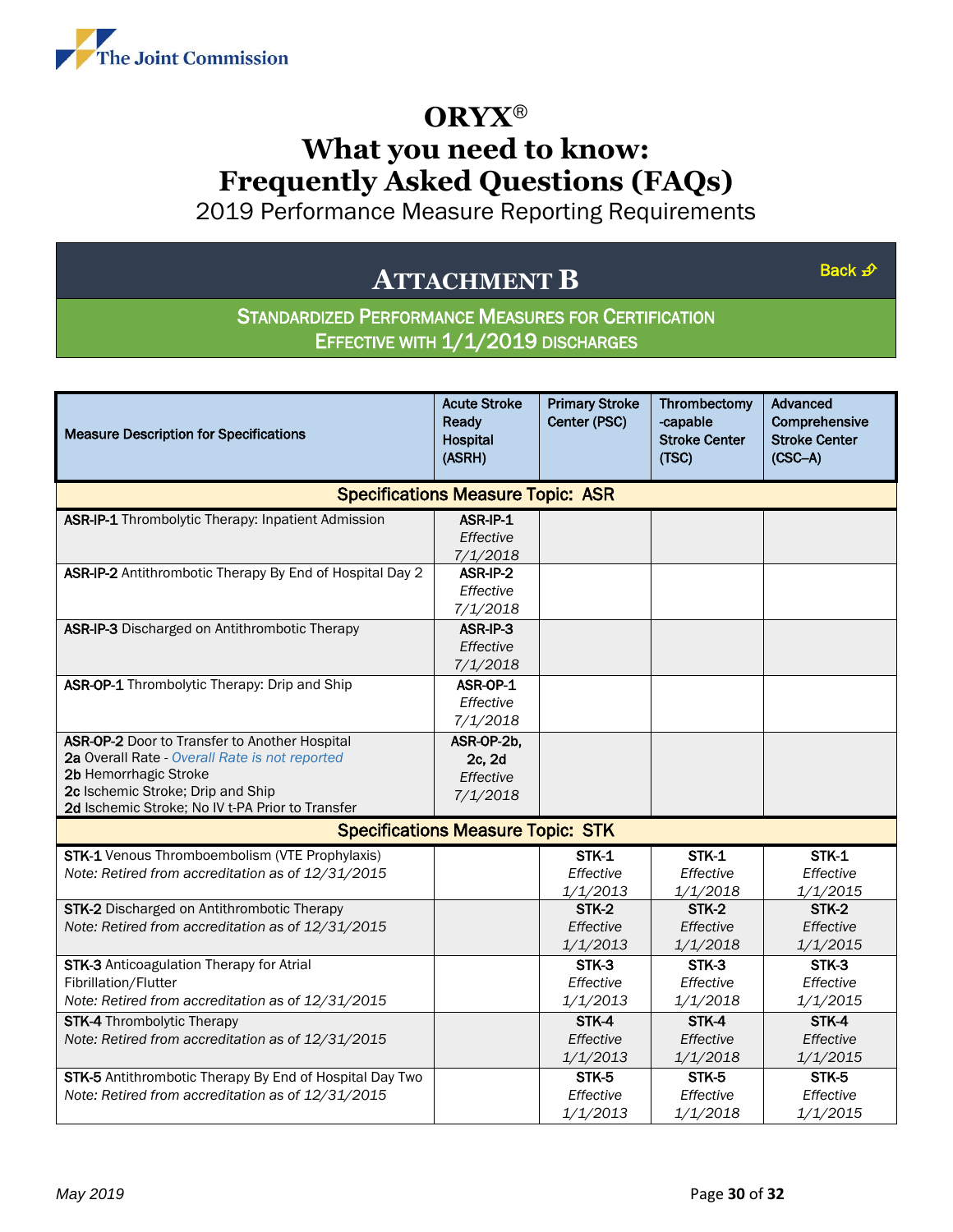

| <b>Measure Description for Specifications</b>                                      | <b>Acute Stroke</b><br>Ready<br>Hospital<br>(ASRH) | <b>Primary Stroke</b><br>Center (PSC) | Thrombectomy<br>-capable<br><b>Stroke Center</b><br>(TSC) | Advanced<br>Comprehensive<br><b>Stroke Center</b><br>$(CSC-A)$ |
|------------------------------------------------------------------------------------|----------------------------------------------------|---------------------------------------|-----------------------------------------------------------|----------------------------------------------------------------|
| <b>STK-6</b> Discharged on Statin Medication                                       |                                                    | STK-6                                 | STK-6                                                     | STK-6<br>Effective                                             |
| Note: Retired from accreditation as of 12/31/2015                                  |                                                    | Effective<br>1/1/2013                 | Effective<br>1/1/2018                                     | 1/1/2015                                                       |
| <b>STK-8</b> Stroke Education                                                      |                                                    | STK-8                                 | STK-8                                                     | STK-8                                                          |
| Note: Retired from accreditation as of 12/31/2015                                  |                                                    | Effective<br>1/1/2013                 | Effective<br>1/1/2018                                     | Effective<br>1/1/2015                                          |
| <b>STK-10</b> Assessed for Rehabilitation                                          |                                                    | <b>STK-10</b>                         | <b>STK-10</b>                                             | <b>STK-10</b>                                                  |
| Note: Retired from accreditation as of 12/31/2015                                  |                                                    | Effective                             | Effective                                                 | Effective                                                      |
| STK-OP-1 Door to Transfer to Another Hospital                                      |                                                    | 1/1/2013<br>STK-OP-1b, 1c,            | 1/1/2018                                                  | 1/1/2015                                                       |
| 1a Overall Rate - Overall Rate is not reported                                     |                                                    | 1d, 1e, 1f                            |                                                           |                                                                |
| 1b Hemorrhagic Stroke                                                              |                                                    | Effective                             |                                                           |                                                                |
| 1c Ischemic Stroke; IV Alteplase Prior to Transfer (Drip<br>and Ship)              |                                                    | 1/1/2019                              |                                                           |                                                                |
| 1d Ischemic Stroke; No IV Alteplase Prior to Transfer, LVO                         |                                                    |                                       |                                                           |                                                                |
| and MER Eligible                                                                   |                                                    |                                       |                                                           |                                                                |
| 1e Ischemic Stroke; No IV Alteplase Prior to Transfer, LVO<br>and NOT MER Eligible |                                                    |                                       |                                                           |                                                                |
| 1f Ischemic Stroke; No IV Alteplase Prior to Transfer, No                          |                                                    |                                       |                                                           |                                                                |
| LV <sub>O</sub>                                                                    |                                                    |                                       |                                                           |                                                                |
|                                                                                    | <b>Specifications Measure Topic: CSTK</b>          |                                       |                                                           |                                                                |
| <b>CSTK-01</b> National Institutes of Health Stroke Scale                          |                                                    | CSTK-01                               | CSTK-01                                                   | CSTK-01                                                        |
| (NIHSS) Score Performed for Ischemic Stroke Patients                               |                                                    | Effective                             | Effective                                                 | Effective                                                      |
|                                                                                    |                                                    | 1/1/2019                              | 1/1/2018                                                  | 1/1/2015                                                       |
| CSTK-02 Modified Rankin Score (mRS) at 90 Days                                     |                                                    |                                       | <b>CSTK-02</b><br>Effective                               | <b>CSTK-02</b><br>Retired                                      |
|                                                                                    |                                                    |                                       | 1/1/2018                                                  | 12/31/2017                                                     |
| CSTK-03 Severity Measurement Performed for SAH and                                 |                                                    |                                       |                                                           | CSTK-03, 03a,                                                  |
| ICH Patients (Overall Rate)<br>03a SAH                                             |                                                    |                                       |                                                           | 03 <sub>b</sub><br>Effective                                   |
| 03b ICH                                                                            |                                                    |                                       |                                                           | 1/1/2015                                                       |
| <b>CSTK-04</b> Procoagulant Reversal Agent Initiation for                          |                                                    |                                       |                                                           | CSTK-04                                                        |
| Intracerebral Hemorrhage (ICH)                                                     |                                                    |                                       |                                                           | Effective                                                      |
| <b>CSTK-05</b> Hemorrhagic Transformation (Overall Rate)                           |                                                    |                                       | CSTK-05, 05a,                                             | 1/1/2015<br>CSTK-05, 05a,                                      |
| 05a IV t-PA Only                                                                   |                                                    |                                       | 05b                                                       | 05 <sub>b</sub>                                                |
| 05b IA t-PA or MER                                                                 |                                                    |                                       | Effective                                                 | Effective                                                      |
|                                                                                    |                                                    |                                       | 1/1/2018                                                  | 1/1/2015                                                       |
| <b>CSTK-06</b> Nimodipine Treatment Administered                                   |                                                    |                                       |                                                           | CSTK-06<br>Effective                                           |
|                                                                                    |                                                    |                                       |                                                           | 1/1/2015                                                       |